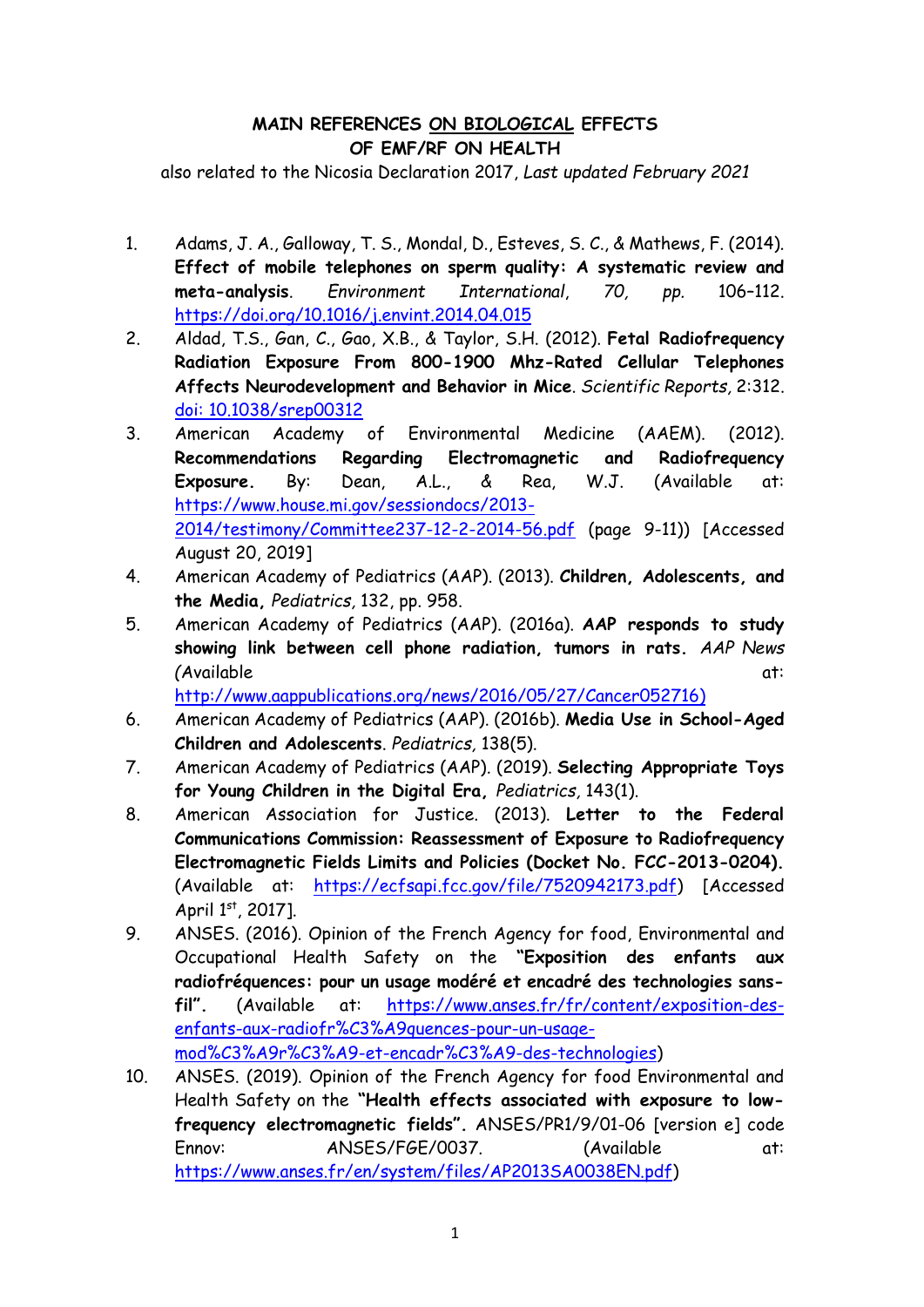- 11. Atasoy H.I., Gunal, M.Y., Atasoy, P., Elgun, S., & Bugdayci, G. (2013). **Immunohistopathologic demonstration of deleterious effects on growing rat testes of radiofrequency waves emitted from conventional Wi-Fi devices.** *Journal of Pediatric Urology*, *9(2)*:223-229. (Available at: [https://pubmed.ncbi.nlm.nih.gov/22465825/\)](https://pubmed.ncbi.nlm.nih.gov/22465825/) Doi: https://doi.org[/10.1016/](https://doi.org/10.1016/j.jpurol.2012.02.015)j.jpurol[.2012.02.015](https://doi.org/10.1016/j.jpurol.2012.02.015)
- 12. Austrian Medical Association**.** (2012). **EMF Guidelines 2012.** (Available at: [https://www.magdahavas.com/wp-content/uploads/2012/06/Austrian-EMF-](https://www.magdahavas.com/wp-content/uploads/2012/06/Austrian-EMF-Guidelines-2012.pdf)[Guidelines-2012.pdf\)](https://www.magdahavas.com/wp-content/uploads/2012/06/Austrian-EMF-Guidelines-2012.pdf)
- 13. Austrian Medical Association. (2018). **EMF Guidelines 2018 (Guidelines for the diagnosis and treatment of EMF-related health problems and illnesses (EMF Syndrome) Consensus paper of the Austrian Medical Association's EMF Working Group (AG-EMF).**
- 14. Avendaño, C., Mata, A., Sanchez, C.A.S., & Doncel, G.F. (2012). **Use of laptop computers connected to internet through Wi-Fi decreases human sperm motility and increases sperm DNA fragmentation.** *Fertility and Sterility*, *97*(1), pp. 39-45.e2.<https://doi.org/10.1016/j.fertnstert.2011.10.012>
- 15. Bandara, P., & Carpenter, D.O. (2018). **Planetary electromagnetic pollution: It is time to assess its impact**. *The Lancet Planetary Health, 2(12),* e512– e514. [https://doi.org/10.1016/S2542-5196\(18\)30221-3](https://doi.org/10.1016/S2542-5196(18)30221-3)
- 16. Bandara, P., & Weller, S. (2018). **Cardiovascular disease: Time to identify emerging environmental risk factors**. *European Journal of Preventive Cardiology*, 24(17), pp. 1819-1823. [doi/10.1177/2047487317734898](https://journals.sagepub.com/doi/10.1177/2047487317734898)
- 17. Beland, L.-P., & Murphy, R. (2015). **Ill Communication: Technology, Distraction & Student Performance.** *Centre of Economic Performance London School of Economics and Politics,* Discussion paper No 1350, **ISSN: 2042-2695.** <https://doi.org/10.1016/j.labeco.2016.04.004>
- 18. Bellieni, V., & Pinto, I. (2012). **Section 19: Fetal and Neonatal Effects of EMF***. In BioInitiative 2012.* (Available at: [https://bioinitiative.org/wp](https://bioinitiative.org/wp-content/uploads/pdfs/sec19_2012_Fetal_neonatal_effects_EMF.pdf)[content/uploads/pdfs/sec19\\_2012\\_Fetal\\_neonatal\\_effects\\_EMF.pdf\)](https://bioinitiative.org/wp-content/uploads/pdfs/sec19_2012_Fetal_neonatal_effects_EMF.pdf) [Accessed April 1st, 2017].
- 19. Belpomme, D., Hardell, L., Belyaev, I., Burgio, E., & Carpenter, D.O. (2018). **Thermal and non-thermal health effects of low intensity non-ionizing radiation: An international perspective.** *Environmental Pollution*, *242*, pp. 643–658.<https://doi.org/10.1016/j.envpol.2018.07.019>
- 20. Belyaev, I., Dean, A., Eger, H., Hubmann, G., Jandrisovits, R., Kern, M., Kundi, M., Moshammer, H., Lercher, P., Müller, K., Oberfeld, G., Ohnsorge, P., Pelzmann, P., Scheingraber, C., & Thill, R. (2016). **EUROPAEM EMF Guideline 2016 for the prevention, diagnosis and treatment of EMF-related health problems and illnesses.** *Reviews on Environmental Health, 31(3).* <https://doi.org/10.1515/reveh-2016-0011>
- 21. Belyaev, I.Y. (2019). **Main regularities and Health Risks from exposure to non-thermal microwaves of mobile communication**. *14th International Conference on Advanced Technologies, Systems and Services in Telecommunications (TELSIKS), Serbia, Niš: IEEE.* (Available at: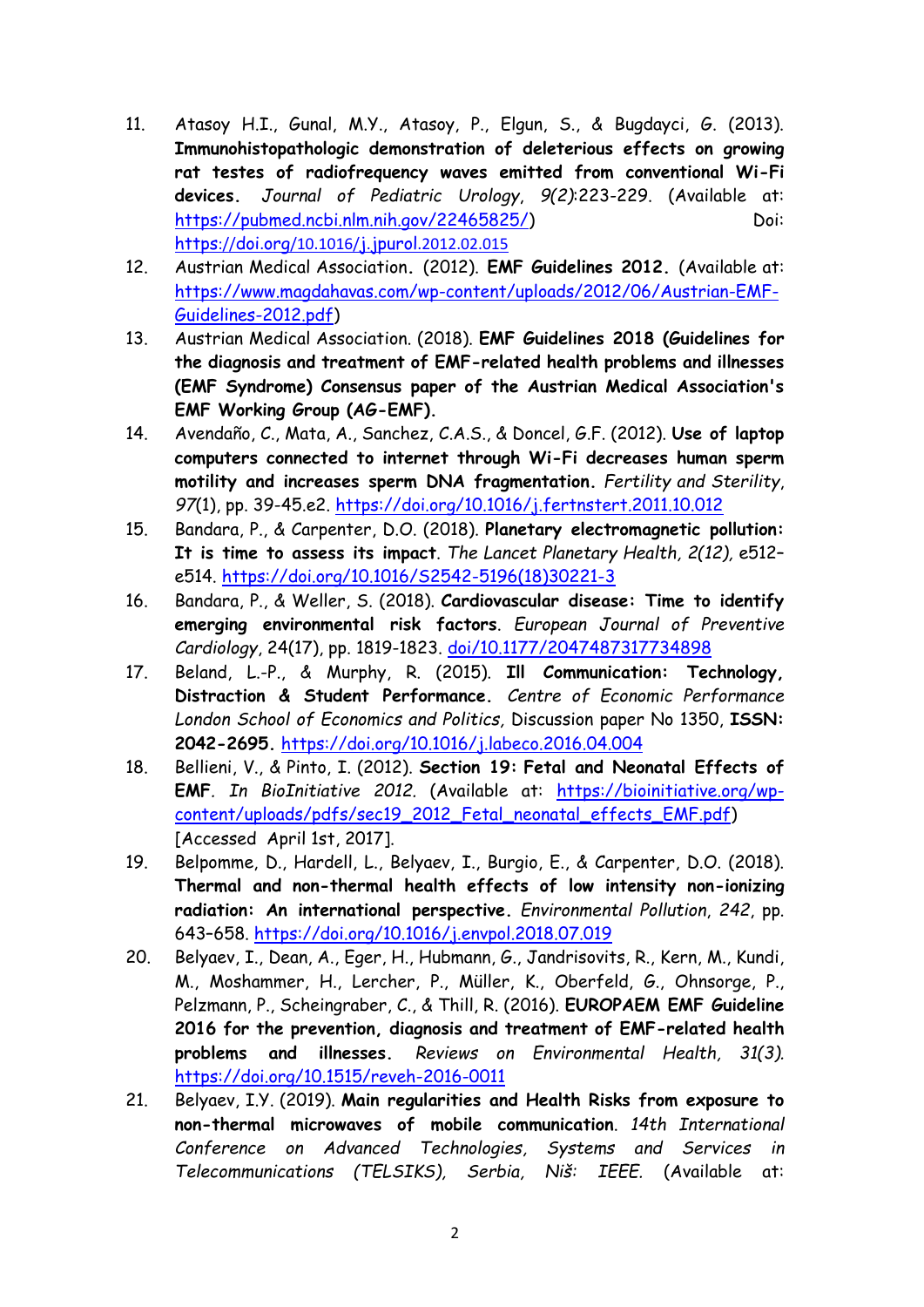[https://ecfsapi.fcc.gov/file/1124916224634/2019%20Belyaev%20Regularit](https://ecfsapi.fcc.gov/file/1124916224634/2019%20Belyaev%20Regularities%20Health%20%20%20%20%20Risks%20Non-Thermal%20Microwaves%20of%20Mobile%20Communication.pdf) [ies%20Health%20%20%20%20%20Risks%20Non-](https://ecfsapi.fcc.gov/file/1124916224634/2019%20Belyaev%20Regularities%20Health%20%20%20%20%20Risks%20Non-Thermal%20Microwaves%20of%20Mobile%20Communication.pdf)[Thermal%20Microwaves%20of%20Mobile%20Communication.pdf](https://ecfsapi.fcc.gov/file/1124916224634/2019%20Belyaev%20Regularities%20Health%20%20%20%20%20Risks%20Non-Thermal%20Microwaves%20of%20Mobile%20Communication.pdf)

- 22. Belyaev, I.Y., Shcheglov, V.S., Alipov E.D., & Ushalov, V.D. (2000). **Nonthermal effects of extremely high frequency microwaves on chromatin conformation in cells in vitro-Dependence on physical physiological and genetic factors.** *IEEE Transactions on Microwave Theory and Techniques*, 48, pp. 2172-2179.
- 23. Bhargav, H., Srinivasan, T. M., Varambally, S., Gangadhar, B. N., & Koka, P. (2015). **Effect of Mobile Phone-Induced Electromagnetic Field on Brain Hemodynamics and Human Stem Cell Functioning: Possible Mechanistic Link to Cancer Risk and Early Diagnostic Value of Electronphotonic Imaging.** *Journal of Stem Cells, 10(4),* 287–294.<https://doi.org/jsc.2015.10.4.287>
- 24. BioInitiative Working Group. (2012). **A Rationale for a Biologically-based Exposure Standard for Electromagnetic Fields (ELF and RF).** *BioInitiative 2012*, by Sage, C., & Carpenter, D.O. (Editors). (Available at: [http://www.bioinitiative.org/table-of-contents/\)](http://www.bioinitiative.org/table-of-contents/)
- 25. BioInitiative Working Group. (2014). **BioInitiative Report 2012 updated 2014 & supplement summary for the public**. *BioInitiative*, by Sage, C. (CoEditor). (Available at: [https://bioinitiative.org/wp](https://bioinitiative.org/wp-content/uploads/pdfs/sec01_2012_summary_for_public.pdf)[content/uploads/pdfs/sec01\\_2012\\_summary\\_for\\_public.pdf\)](https://bioinitiative.org/wp-content/uploads/pdfs/sec01_2012_summary_for_public.pdf)
- 26. Birks, L., Guxens, M., Papadopoulou, E., Alexander, J., Ballester, F., Estarlich, M., Gallastegi, M., Ha, M., Haugen, M., Huss, A., Kheifets, L., Lim, H., Olsen, J., Santa-Marina, L., Sudan, M., Vermeulen, R., Vrijkotte, T., Cardis, E., & Vrijheid, M. (2017). **Maternal cell phone use during pregnancy and child behavioral problems in five birth cohorts.** *Environment International, 104, pp.* 122–131.<https://doi.org/10.1016/j.envint.2017.03.024>
- 27. Birks, L.E., Struchen, B., Eeftens, M., van Wel, L., Huss, A., Gajšek, P., Kheifets, L., Gallastegi, M., Dalmau-Bueno, A., Estarlich, M., Fernandez, M. F., Meder, I.K., Ferrero, A., Jiménez-Zabala, A., Torrent, M., Vrijkotte, T. G.M., Cardis, E., Olsen, J., Valič, B., … Guxens, M. (2018). **Spatial and temporal variability of personal environmental exposure to radio frequency electromagnetic fields in children in Europe**. *Environment International, 117,* 204–214.<https://doi.org/10.1016/j.envint.2018.04.026>
- 28. Blackman C., & Forge, S. (2019). Report for the EU Parliament **"5G Deployment: State of play in Europe, USA & Asia".** *Requested by the European Parliament's Committee on Industry, Research and Energy (ITRE)* (Available at:  $\overline{a}$ ) [https://www.europarl.europa.eu/RegData/etudes/IDAN/2019/631060/IPO](https://www.europarl.europa.eu/RegData/etudes/IDAN/2019/631060/IPOL_IDA(2019)631060_EN.pdf) [L\\_IDA\(2019\)631060\\_EN.pdf\)](https://www.europarl.europa.eu/RegData/etudes/IDAN/2019/631060/IPOL_IDA(2019)631060_EN.pdf)
- 29. Burrell, L. (2014). **WiFi banned from pre-school childcare facilities in a bold move by French government.** (Available at: [http://www.naturalnews.com/043695\\_electrosensitivity\\_wifi\\_french\\_gover](http://www.naturalnews.com/043695_electrosensitivity_wifi_french_government.html) [nment.html](http://www.naturalnews.com/043695_electrosensitivity_wifi_french_government.html)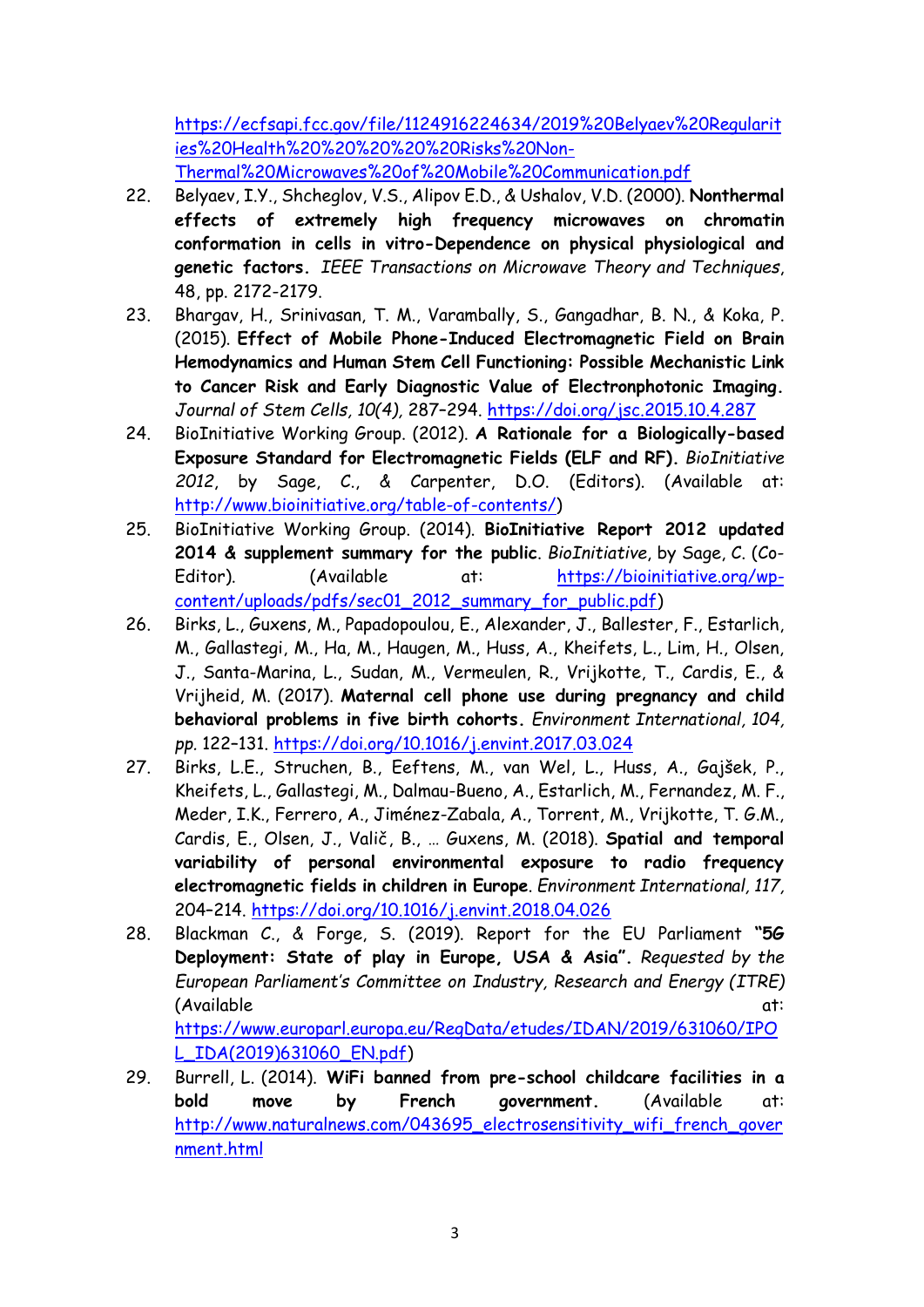- 30. Butler A. (2020). **Review of the Health Risks of Radiofrequency Radiation Employed in 5G Technology and the Implications for UK Policymaking.** *University College Cork, Ireland*. (Available at: [https://ecfsapi.fcc.gov/file/10604943924787/Prof-Tom-Butler-](https://ecfsapi.fcc.gov/file/10604943924787/Prof-Tom-Butler-Submission-on-5G-RFR-Final-27-05-2020-1.pdf)[Submission-on-5G-RFR-Final-27-05-2020-1.pdf\)](https://ecfsapi.fcc.gov/file/10604943924787/Prof-Tom-Butler-Submission-on-5G-RFR-Final-27-05-2020-1.pdf) [Accessed February 8, 2021].
- 31. California Medical Association. (2014). **House of Delegates Resolution Wireless Standards Reevaluation 2014.** (Available at: <https://ehtrust.org/the-california-medical-association-wireless-resolution/>
- 32. Calvente, I., Pérez-Lobato, R., Núñez, M.I., Ramos, R., Guxens, M., Villalba, J., Olea, N., & Fernández, M.F. (2016). **Does exposure to environmental radiofrequency electromagnetic fields cause cognitive and behavioral effects in 10-year-old boys?** Bioelectromagnetics, *37*, pp. 25–36. doi: 10.1002/bem.21951 [\[PubMed\]](https://www.ncbi.nlm.nih.gov/pubmed/26769168) [\[CrossRef\]](https://dx.doi.org/10.1002%2Fbem.21951)
- 33. Carlberg, M., & Hardell, L. (2014). **Decreased Survival of Glioma Patients with Astrocytoma Grade IV (Glioblastoma Multiformes) Associated with Long-Term Use of Mobile and Cordless Phones.** *[Int J Environ Res Public](https://www.ncbi.nlm.nih.gov/pmc/articles/PMC4211006/)  [Health.](https://www.ncbi.nlm.nih.gov/pmc/articles/PMC4211006/); 11(10): 10790–10805. doi: [10.3390/ijerph111010790](https://dx.doi.org/10.3390%2Fijerph111010790)*
- 34. Carlberg, M., & Hardell, L. (2017). **[Evaluation of Mobile Phone and Cordless](https://www.ncbi.nlm.nih.gov/pubmed/28401165)  [Phone Use and Glioma Risk Using the Bradford Hill Viewpoints from 1965](https://www.ncbi.nlm.nih.gov/pubmed/28401165)  [on Association or Causation.](https://www.ncbi.nlm.nih.gov/pubmed/28401165)** *BioMed Research International, 2017: Article ID 9218486.* DOI: 10.1155/2017/9218486
- 35. Castellanos, F.X. (2002). **Development trajectories of brain volume abnormalities in children and adolescents with attentiondeficit/hyperactivity disorder***. JAMA 288,* pp. 1740–48. [\[PubMed\]](https://www.ncbi.nlm.nih.gov/pubmed/12365958)
- 36. Castellanos, F.X., & Tannock, R. (2002). **Neuroscience of attention deficit/hyperactivity disorder: the search for endophenotypes**. *Nature Reviews Neuroscience 3, pp.* 617–28. doi: 10.1038/nrn896 [\[PubMed\]](https://www.ncbi.nlm.nih.gov/pubmed/12154363)
- 37. Çelik, Ö., Kahya, M.C., & Nazıroğlu M. (2015). **[Oxidative Stress of Brain and](http://www.ncbi.nlm.nih.gov/pubmed/26520617)  [Liver is Increased by Wi-Fi \(2.45 GHz\) Exposure of Rats During](http://www.ncbi.nlm.nih.gov/pubmed/26520617)  [Pregnancy and the Development of Newborns](http://www.ncbi.nlm.nih.gov/pubmed/26520617)**. *Journal of Chemical Neuroanatomy 75(B), pp. 134-139. DOI: 10.1016/j.jchemneu.2015.10.005*
- 38. Chang, A.M., Aeschbach, D., Duffy, J.F., & Czeisler, C.A. (2015). **Evening use of light-emitting e-Readers negatively affects sleep, circadian timing, and next-morning alertness**. *Proceedings of the National Academy of Science USA*, Doi: <https://doi.org/10.1073/pnas.1418490112> (Available at: <http://www.pnas.org/content/112/4/1232.abstract>
- 39. Choi, Y.-J., Moskowitz, J. M., Myung, S.-K., Lee, Y.-R., & Hong, Y.-C. (2020). **Cellular Phone Use and Risk of Tumors: Systematic Review and Meta-Analysis.** *International Journal of Environmental Research and Public Health, 17(21),* 8079.<https://doi.org/10.3390/ijerph17218079>
- 40. Council on Communications and Media. (2011). **Media Use by Children Younger Than 2 Years**. *Pediatrics*, 128(5), pp. 1040–1045. <https://doi.org/10.1542/peds.2011-1753>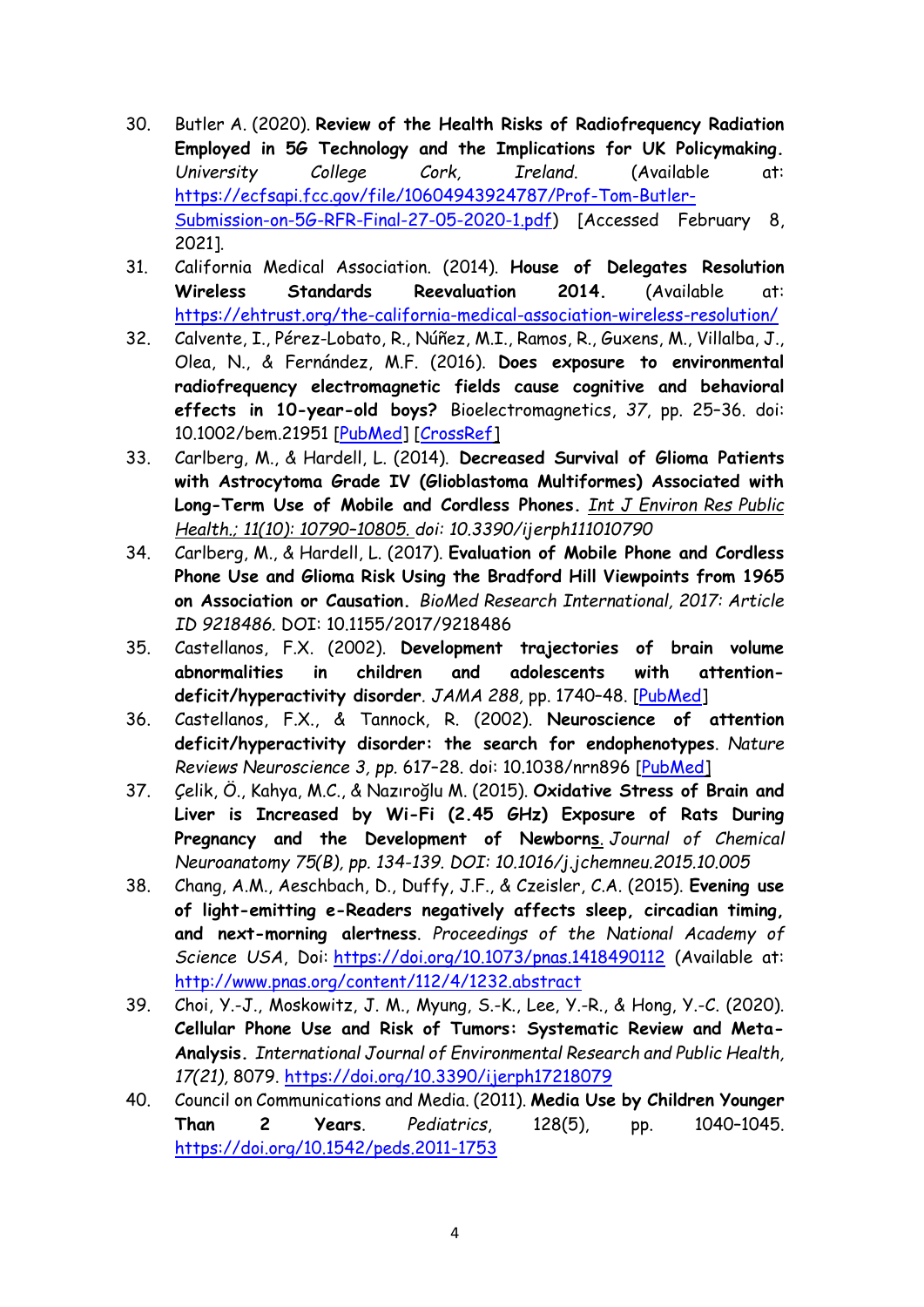- 41. Cyprus Medical Association, Vienna/Austrian Medical Chambers & Cyprus National Committee on Environment and Children's Health. (2017). **Nicosia Declaration on Electromagnetic Fields/Radiofrequencies**, **common Position paper by the Cyprus Medical Association, the Vienna/Austrian Medical Chambers and the Cyprus National Committee on Environment and Children's Health.** (Available at: [http://paidi.com.cy/wp](http://paidi.com.cy/wp-content/uploads/2019/05/Com-Pos-EN_-F.pdf)[content/uploads/2019/05/Com-Pos-EN\\_-F.pdf\)](http://paidi.com.cy/wp-content/uploads/2019/05/Com-Pos-EN_-F.pdf) [Accessed August 5, 2019].
- 42. Dasdag, S., Taş, M., Akdag, M.Z., & Yegin, K. (2015). **Effect of long-term exposure of 2.4 GHz radiofrequency radiation emitted from Wi-Fi equipment on testes functions.** *Electromagnetic Biology and Medicine, 34,* pp. 37–42. doi: 10.3109/15368378.2013.869752. [\[PubMed\]](https://www.ncbi.nlm.nih.gov/pubmed/24460421) [\[CrossRef\]](https://dx.doi.org/10.3109%2F15368378.2013.869752)
- 43. Davis, D. L., Kesari, S., Soskolne, C. L., Miller, A. B., & Stein, Y. (2013). **Swedish review strengthens grounds for concluding that radiation from cellular and cordless phones is a probable human carcinogen**. *Pathophysiology, 20(2), pp.* 123–129.<https://doi.org/10.1016/j.pathophys.2013.03.001>
- 44. De Iuliis, G. N., Newey, R. J., King, B. V., & Aitken, R. J. (2009). **[Mobile Phone](https://www.ncbi.nlm.nih.gov/pubmed/19649291)  [Radiation Induces Reactive Oxygen Species Production and DNA Damage](https://www.ncbi.nlm.nih.gov/pubmed/19649291)  [in Human Spermatozoa In Vitro](https://www.ncbi.nlm.nih.gov/pubmed/19649291)**. *PLoS ONE, 4(7),* e6446. <https://doi.org/10.1371/journal.pone.0006446>
- 45. Del Sol, J. (2019). **Brussels Becomes First Major City to Halt 5G Due to Health Effects.** *Global Research: Centre for Research on Globalization*. (Available at: [https://www.globalresearch.ca/brussels-first-major-city-halt-](https://www.globalresearch.ca/brussels-first-major-city-halt-5g-due-health-effects/5673606)[5g-due-health-effects/5673606\)](https://www.globalresearch.ca/brussels-first-major-city-halt-5g-due-health-effects/5673606) [Accessed August 20, 2019].
- 46. Deshmukh, P. S., Nasare, N., Megha, K., Banerjee, B. D., Ahmed, R. S., Singh, D., Abegaonkar, M. P., Tripathi, A. K., & Mediratta, P. K. (2015). **[Cognitive](https://www.ncbi.nlm.nih.gov/pubmed/25749756)  [Impairment and Neurogenotoxic Effects in Rats Exposed to Low-Intensity](https://www.ncbi.nlm.nih.gov/pubmed/25749756)  [Microwave Radiation](https://www.ncbi.nlm.nih.gov/pubmed/25749756)**. *International Journal of Toxicology, 34(3),* pp. 284– 290.<https://doi.org/10.1177/1091581815574348>
- 47. Dieudonné, M. (2020). **Electricomagnetic hypersensitivity: a critical review of explanatory hypotheses.** *Environmental Health, 19:48.*
- 48. Divan, H.A., Kheifets, L., Obel, C., & Olsen, J. (2010). **Cell phone use and behavioural problems in young children**. *Journal of Epidemiology and Community Health,* 66(6), pp. 524-529. doi: 10.1136/jech.2010.115402
- 49. Divan, H.A., Kheifets, L., Obel, C., & Olsen, J. (2018). **Prenatal and postnatal exposure to cell phone use and behavioura l problems in children**. *Epidemiology, 19, pp.* 523–529. (Available at: [http://www.wifiinschools.com/uploads/3/0/4/2/3042232/divan\\_08\\_prenat](http://www.wifiinschools.com/uploads/3/0/4/2/3042232/divan_08_prenatal_postnatal_cell_phone_use.pdf) al postnatal cell phone use.pdf) [Accessed June 29, 2018].
- 50. Divan, J., Kheifets, L., & Olsen, J. (2011). **The Prenatal cell phone use and developmental milestone delays among infants.** *Scandinavian Journal of Work, Environment & Health, 37(4*), pp. 341–348. <https://www.jstor.org/stable/23064863>
- 51. Eghlidospour, M., Ghanbari, A., Mortazavi, S.M.J., & Azari, H. (2017). **Effects of radiofrequency exposure emitted from a GSM mobile phone on proliferation, differentiation, and apoptosis of neural stem cells**. *Anatomy*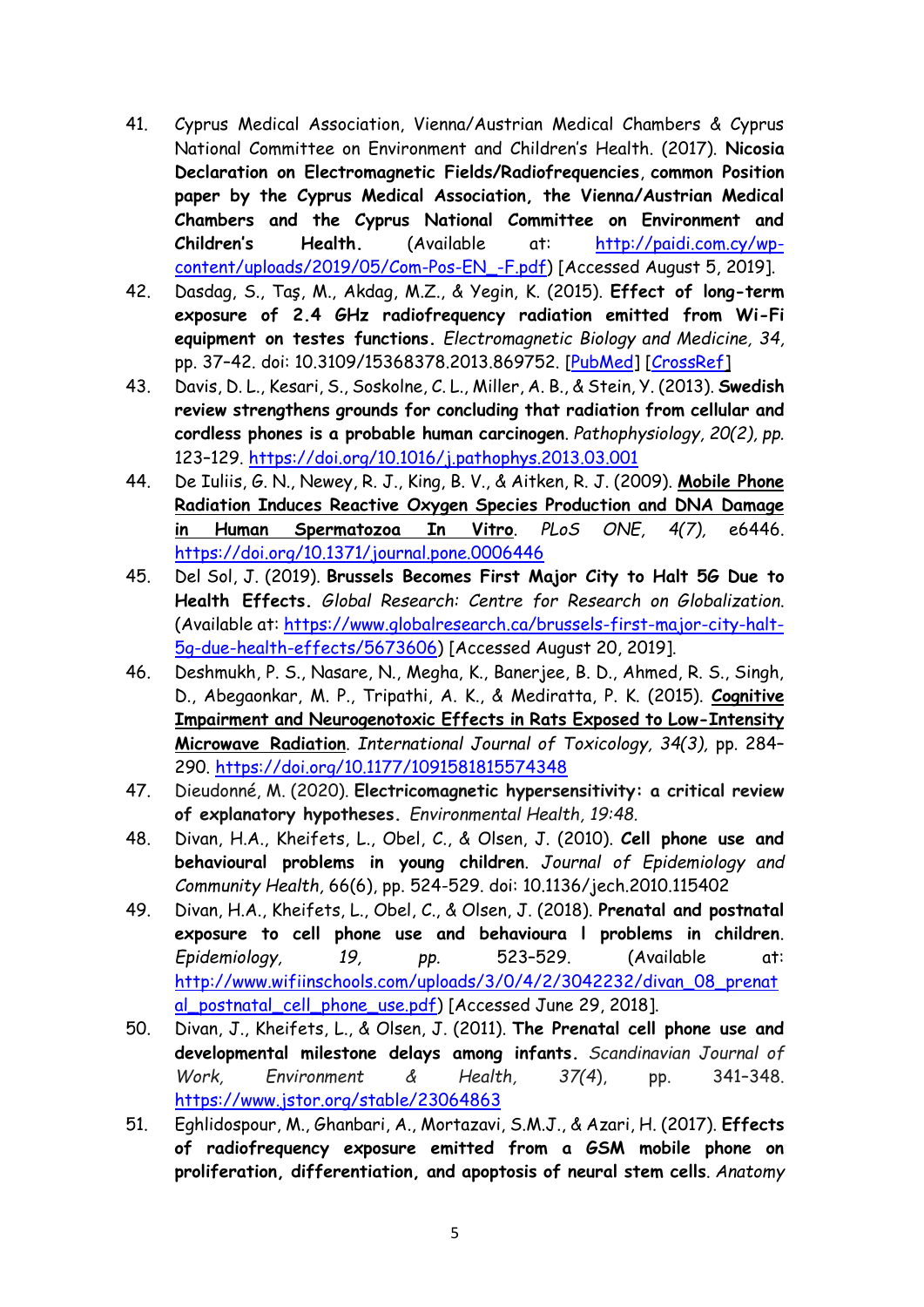*& Cell Biology. 50(2)*, pp. 115-123. doi: [10.5115/acb.2017.50.2.115](https://dx.doi.org/10.5115%2Facb.2017.50.2.115) (Available at: [https://www.ncbi.nlm.nih.gov/pmc/articles/PMC5509895\)](https://www.ncbi.nlm.nih.gov/pmc/articles/PMC5509895) [Accessed June 17, 2018].

- 52. Environmental Health Trust. (2017). **International Policy Briefing: Radiofrequency Radiation in Communities and Schools Actions by Governments, Health Authorities and Schools Worldwide.** (Available at: [https://ehtrust.org/wp-content/uploads/International-Policy-](https://ehtrust.org/wp-content/uploads/International-Policy-Precautionary-Actions-on-Wireless-Radiation.pdf)[Precautionary-Actions-on-Wireless-Radiation.pdf\)](https://ehtrust.org/wp-content/uploads/International-Policy-Precautionary-Actions-on-Wireless-Radiation.pdf) [Accessed June 16, 2018].
- 53. Environmental Health Trust. (2019). **5G and the IOT: Scientific overview of human health risks 2019.** (Available at: [https://ehtrust.org/key](https://ehtrust.org/key-issues/cell-phoneswireless/5g-networks-iot-scientific-overview-human-health-risks/)[issues/cell-phoneswireless/5g-networks-iot-scientific-overview-human](https://ehtrust.org/key-issues/cell-phoneswireless/5g-networks-iot-scientific-overview-human-health-risks/)[health-risks/\)](https://ehtrust.org/key-issues/cell-phoneswireless/5g-networks-iot-scientific-overview-human-health-risks/) [Accessed August 20, 2019].
- 54. European Parliament. (2009). **P6\_TA(2009)0216: Report on health concerns associated with electromagnetic fields (2008/2211(INI))**, Committee on the Environment, Public Health and Food Safety, PE416.575 (Available at: [https://www.europarl.europa.eu/sides/getDoc.do?pubRef=-](https://www.europarl.europa.eu/sides/getDoc.do?pubRef=-//EP//NONSGML+REPORT+A6-2009-0089+0+DOC+PDF+V0//EN) [//EP//NONSGML+REPORT+A6-2009-0089+0+DOC+PDF+V0//EN\)](https://www.europarl.europa.eu/sides/getDoc.do?pubRef=-//EP//NONSGML+REPORT+A6-2009-0089+0+DOC+PDF+V0//EN) [Accessed June 17, 2018].
- 55. Falcioni, L., Bua, L., Tibaldi, E., Lauriola, M., De Angelis, L., Gnudi, F., Mandrioli, D., Manservigi, M., Manservisi, F., Manzoli, I., Menghetti, I., Montella, R., Panzacchi, S., Sgargi, D., Strollo, V., Vornoli, A., & Belpoggi, F. (2018). **Report of final results regarding brain and heart tumors in Sprague-Dawley rats exposed from prenatal life until natural death to mobile phone radiofrequency field representative of a 1.8 GHz GSM base station environmental emission.** *Environmental Research, 165,* pp. 496–503. <https://doi.org/10.1016/j.envres.2018.01.037>
- 56. Fernández-Rodríguez, C.E., De Salles, A.A.A., & Davis, D.L. (2015). **Dosimetric Simulations of Brain Absorption of Mobile Phone Radiation–The Relationship Between psSAR and Age**. *IEEE Access, 3*, pp. 2425–2430. <https://doi.org/10.1109/ACCESS.2015.2502900>
- 57. Foster, K.R., & Chou, C.K. (2016). **Response to "Children absorb higher doses of radio frequency electromagnetic radiation from mobile phones than adults" and "Yes the children are more exposed to radiofrequency energy from mobile telephones than adults"**, *IEEE Access, 4,* pp. 5322-5326. (Available at:  $\overline{a}$ )

[https://ieeexplore.ieee.org/document/7579119/authors#authors\)](https://ieeexplore.ieee.org/document/7579119/authors#authors) [Accessed April  $1<sup>st</sup>$ , 2017].

- 58. Gandhi, O. P., Morgan, L. L., de Salles, A. A., Han, Y.-Y., Herberman, R. B., & Davis, D. L. (2012). **Exposure Limits: The underestimation of absorbed cell phone radiation, especially in children.** *Electromagnetic Biology and Medicine, 31(1)*, pp.34–51.<https://doi.org/10.3109/15368378.2011.622827>
- 59. Gandhi, O.P**.** (2015). **"Yes, the children are more exposed to radiofrequency energy from mobile telephones than adults".** *IEEE Access*, *3*, pp. 985-988.
- 60. Gandhi, O.P., & Riazi, A. (1986). **Absorption of Millimeter Waves by Human Beings and its Biological Implications.** *IEEE Transactions on Microwave*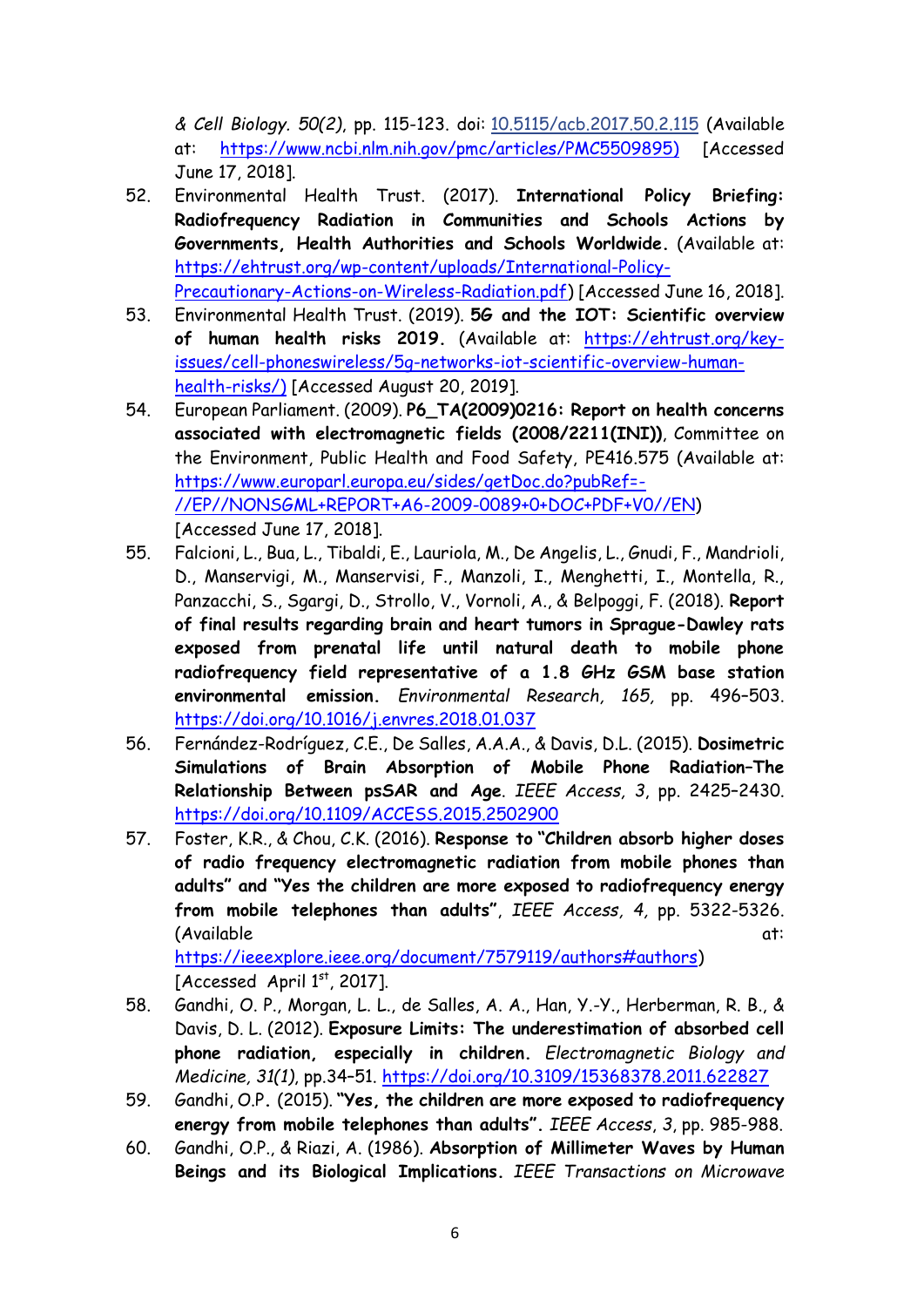*Theory and Techniques, 34(2),* pp. 228–235. <https://doi.org/10.1109/TMTT.1986.1133316>

- 61. German Academy of Pediatrics. (2001). **"Keep Kids Away from Mobiles",** *Microwave News, 21(4),* pp. 5.
- 62. Glaser, Z. (1981). **Cumulated index to the bibliography of reported biological phenomena ('effects') and clinical manifestations attributed to microwave and radio-frequency radiation: report, supplements (no. 1-9)**. *BEMS newsletter (B-1 through B-464), 1971-1981. (*Available at: [http://www.cellphonetaskforce.org/wpcontent/uploads/2018/06/Zory-](http://www.cellphonetaskforce.org/wpcontent/uploads/2018/06/Zory-Glasers-index.pdf)[Glasers-index.pdf\)](http://www.cellphonetaskforce.org/wpcontent/uploads/2018/06/Zory-Glasers-index.pdf) [Accessed June 26, 2018].
- 63. Gluckman, P.D., Cutfield, W., Hofman, P., & Hanson, M.A. (2005). **The fetal, neonatal, and infant environments — The long-term consequences for disease risk.** *Early Human Development, 81(1),* pp. 51–59. <https://doi.org/10.1016/j.earlhumdev.2004.10.003>
- 64. Goldsworthy A. (2012). **The Biological Effects of Weak Electromagnetic Fields**. *MCSA News,* 7(7).
- 65. Grandjean. P. (2008). **Prenatal programming and toxicity**. *Basic and Clinical Pharmacology and Toxicology*, 102(2).
- 66. Grigoriev Y. (2004). **Bioeffects of modulated electromagnetic fields in the acute experiments (results of Russian researches).** *Annual Proceedings, Russian National Committee on Non-Ionizing Radiation Protection (RNCNIRP).* pp. 16-73. (Available at: [http://citeseerx.ist.psu.edu/viewdoc/download;jsessionid=3854C6E5389F19](http://citeseerx.ist.psu.edu/viewdoc/download;jsessionid=3854C6E5389F19561EA274E689D285B4?doi=10.1.1.494.6998&rep=rep1&type=pdf) [561EA274E689D285B4?doi=10.1.1.494.6998&rep=rep1&type=pdf\)](http://citeseerx.ist.psu.edu/viewdoc/download;jsessionid=3854C6E5389F19561EA274E689D285B4?doi=10.1.1.494.6998&rep=rep1&type=pdf) [Accessed June 17, 2018].
- 67. Hallberg, Ö., & Oberfeld, G. (2006). **Letter to the Editor: Will We All Become Electrosensitive?** *Electromagnetic Biology and Medicine, 25(3),* pp. 189–191. <https://doi.org/10.1080/15368370600873377> (Available at: [https://www.criirem.org/wp](https://www.criirem.org/wp-content/uploads/2006/03/ehs2006_hallbergoberfeld.pdf)[content/uploads/2006/03/ehs2006\\_hallbergoberfeld.pdf\)](https://www.criirem.org/wp-content/uploads/2006/03/ehs2006_hallbergoberfeld.pdf) [Accessed June 22, 2018].
- 68. Han, J., Cao, Z., Liu, X., Zhang, W., & Zhang, S. (2010). **Effect of early pregnancy electromagnetic field exposure on embryo growth ceasing**. *Wei Sheng Yan Jiu*. 39(3), pp. 349-52 (in Chinese) <https://www.ncbi.nlm.nih.gov/pubmed/20568468>
- 69. Hardell, L. (2017). **World Health Organization, radiofrequency radiation and health—A hard nut to crack (Review).** *International Journal of Oncology, 51(2),* pp. 405–413.<https://doi.org/10.3892/ijo.2017.4046>
- 70. Hardell, L. (2018). **Effects of Mobile Phones on Children's and Adolescents' Health: A Commentary.** *Child Development, 89(1),* pp. 137–140. <https://doi.org/10.1111/cdev.12831>
- 71. Hardell, L., & Carlberg, C. (2009). **Mobile phones, cordless phones and the risk for brain tumors.** *International Journal of Oncology, 35(1*), pp. 5-17. [https://www.spandidos-publications.com/ijo/35/1/5/\)](https://www.spandidos-publications.com/ijo/35/1/5/) [Accessed June 17, 2018].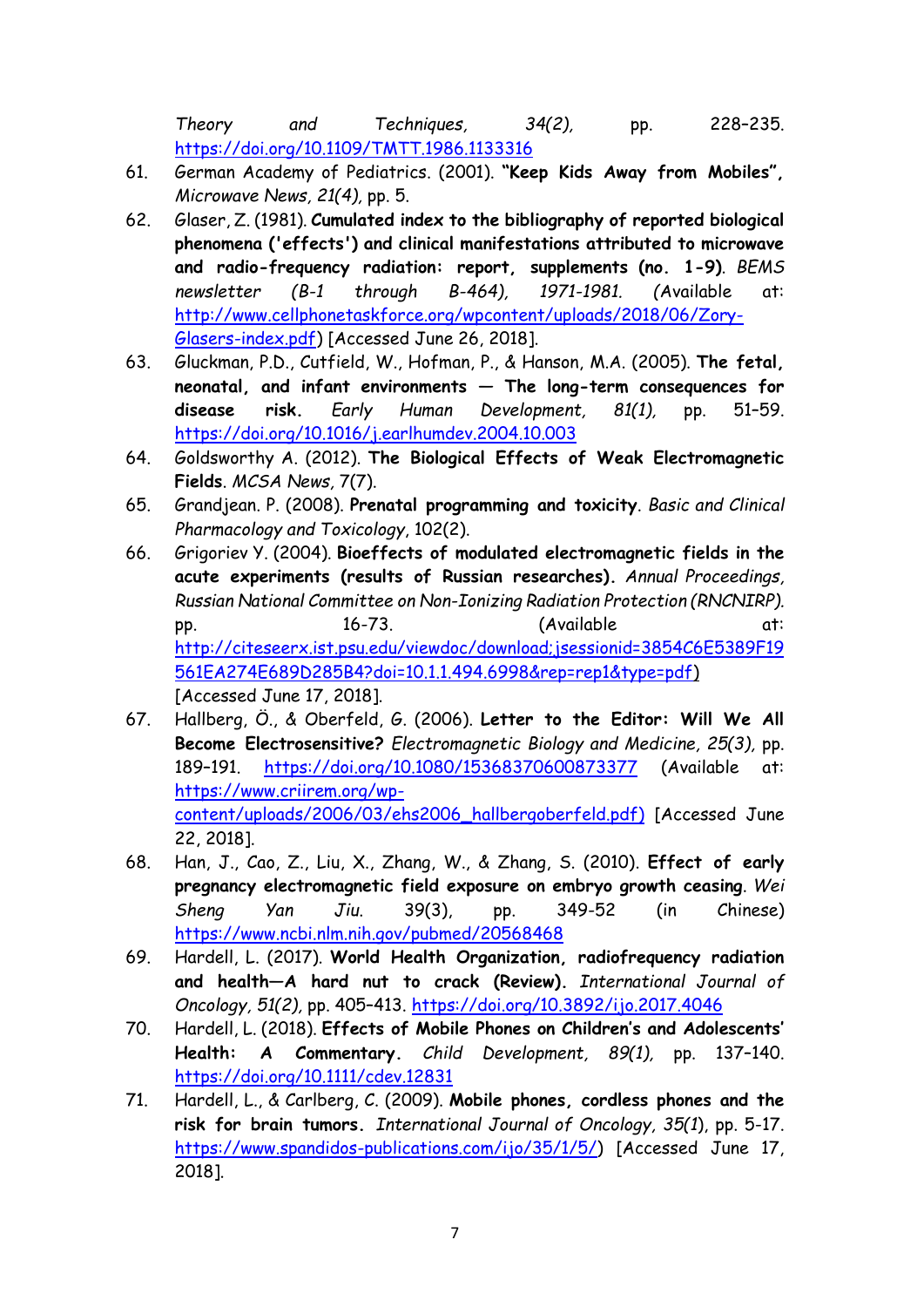- 72. Hardell, L., & Carlberg, M. (2013). **Hill criteria.** *Reviews of Environmental Health, 28, pp.* 97–106.
- 73. Hardell, L., & Carlberg, M. (2015). **Mobile phone and cordless phone use and the risk for glioma – Analysis of pooled case-control studies in Sweden, 1997–2003 and 2007–2009.** *Pathophysiology, 22(1),* 1–13. <https://doi.org/10.1016/j.pathophys.2014.10.001>
- 74. Hardell, L., & Carlberg, M. (2017). **Section 11: Use of Wireless Phones and Evidence for Increased Risk of Brain Tumors.** In *BioInitiative 2012, 2017 Supplement.* (Available at: [https://bioinitiative.org/wp](https://bioinitiative.org/wp-content/uploads/2017/11/Hardell-2017-Sec11-Update-Use_of_Wireless_Phones.pdf)[content/uploads/2017/11/Hardell-2017-Sec11-Update-](https://bioinitiative.org/wp-content/uploads/2017/11/Hardell-2017-Sec11-Update-Use_of_Wireless_Phones.pdf)[Use\\_of\\_Wireless\\_Phones.pdf](https://bioinitiative.org/wp-content/uploads/2017/11/Hardell-2017-Sec11-Update-Use_of_Wireless_Phones.pdf)
- 75. Hardell, L., & Carlberg, M. (2018). **Comments on the US National Toxicology Program technical reports on toxicology and carcinogenesis study in rats exposed to whole-body radiofrequency radiation at 900 MHz and in mice exposed to whole-body radiofrequency radiation at 1,900 MHz.** *International Journal of Oncology, 54(1), pp. 111-127.*  <https://doi.org/10.3892/ijo.2018.4606>
- 76. Hardell, L., & Carlberg, M. (2020). **Health risks from radiofrequency radiation, including 5G, should be assessed by experts with no conflicts of interest.** *Oncology Letters,* 20(4), pp. 15.
- 77. Hardell, L., Carlberg, M., Koppel, T., Nordströmd, M., & Hedendahl, K.L. (2020). **Central nervous system lymphoma and radiofrequency radiation – A case report and incidence data in the Swedish Cancer Register on non-Hodgkin lymphoma.** *Medical Hypotheses, 144, 110052.*  <https://doi.org/10.1016/j.mehy.2020.110052>
- 78. Hardell, L., Carlberg, M., Söderqvist, F., & Mild, K. H. (2013). **Case-control study of the association between malignant brain tumours diagnosed between 2007 and 2009 and mobile and cordless phone use**. *International Journal of Oncology, 43(6),* pp. 1833–1845. <https://doi.org/10.3892/ijo.2013.2111>
- 79. Havas, M. (2017). **When theory and observation collide: Can non-ionizing radiation cause cancer?** *Environmental Pollution, 221,* pp. 501–505. <https://doi.org/10.1016/j.envpol.2016.10.018>
- 80. Hecht, K. (2016). **Health Implications of Long-term Exposure to Electrosmog.** *Effects of Wireless Communication Technologies: A Bruchure Series of the Competence Initiative for the Protection of Humanity, the Environment and Democracy e.V., Brochure 6,* 16, pp. 42-46. (Available at: [https://kompetenzinitiative.com/wp](https://kompetenzinitiative.com/wp-content/uploads/2019/08/KI_Brochure-6_K_Hecht_web.pdf)[content/uploads/2019/08/KI\\_Brochure-6\\_K\\_Hecht\\_web.pdf\)](https://kompetenzinitiative.com/wp-content/uploads/2019/08/KI_Brochure-6_K_Hecht_web.pdf) [Accessed June 20, 2018].
- 81. Hedendahl, L., Carlberg, M., & Hardell, L. (2015). **Electromagnetic hypersensitivity – an increasing challenge to the medical profession.** *Reviews on Environmental Health, 30(4).* [https://doi.org/10.1515/reveh-](https://doi.org/10.1515/reveh-2015-0012)[2015-0012](https://doi.org/10.1515/reveh-2015-0012)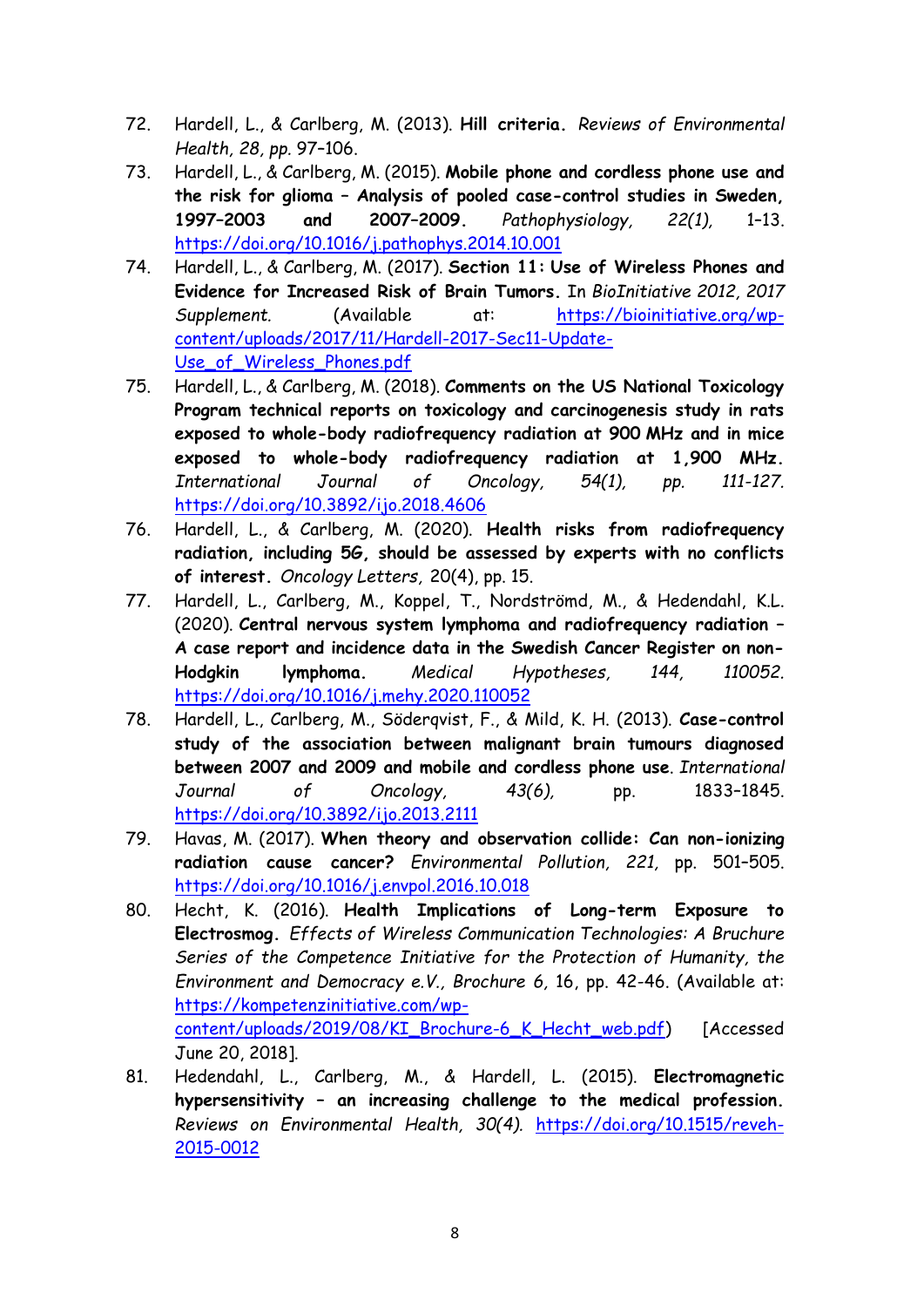- 82. Hedendahl, L.K., Carlberg, M., Koppel, T., & Hardell, L. (2017). **Measurements of Radiofrequency Radiation with a Body-Borne Exposimeter in Swedish Schools with Wi-Fi**. *Frontiers in Public Health,* 5, 279. <https://doi.org/10.3389/fpubh.2017.00279>
- 83. Hensinger, P. (2015). **Big data: A paradigm shift in education from personal autonomy to conditioning toward excessive consumerism.** *Umwelt-Medizin-Gesellschaft, 28*, pp. 206–213.
- 84. Herbert, M., & Sage, C. (2012). **Findings in autism (ASD) consistent with electromagnetic fields (EMF) and radiofrequency radiation (RFR**). In: *Biolnitiative 2012: A Rationale for a Biologically-Based Public Exposure Standard for Electromagnetic Radiation*: *Section 20*. (Available at: [http://www.bioinitiative.org/report/wp](http://www.bioinitiative.org/report/wp-content/uploads/pdfs/sec20_2012_Findings_in_Autism.pdf)[content/uploads/pdfs/sec20\\_2012\\_Findings\\_in\\_Autism.pdf\)](http://www.bioinitiative.org/report/wp-content/uploads/pdfs/sec20_2012_Findings_in_Autism.pdf). [Accessed June 29, 2018].
- 85. Herbert, M.R., & Sage, C. (2013a). **Autism and EMF? Plausibility of a pathophysiological link – Part I.** *Pathophysiology, 20(3),* pp. 191–209. <https://doi.org/10.1016/j.pathophys.2013.08.001>
- 86. Herbert, M.R., & Sage, C. (2013b). **Autism and EMF? Plausibility of a pathophysiological link part II.** *Pathophysiology, 20(3),* pp. 211–234. <https://doi.org/10.1016/j.pathophys.2013.08.002>
- 87. Houston, B.J., Nixon, B., King, B.V., De Iuliis, G.N., & Aitken, R.J. (2016). **[The](https://www.ncbi.nlm.nih.gov/pubmed/27601711)  [effects of radiofrequency electromagnetic radiation on sperm function.](https://www.ncbi.nlm.nih.gov/pubmed/27601711)** *Reproduction,* 152(6), pp. R263-R276. DOI: 10.1530/REP-16-0126
- 88. International Agency for Research on Cancer (IARC) Advisory Group (2019). **Advisory Group recommendations on priorities for the IARC Monographs.** By: Marques, M. M., Berrington de Gonzalez, A., Beland, F. A., Browne, P., Demers, P. A., Lachenmeier, D. W., Bahadori, T., Barupal, D. K., Belpoggi, F., Comba, P., Dai, M., Daniels, R. D., Ferreccio, C., Grigoriev, O. A., Hong, Y.-C., Hoover, R. N., Kanno, J., Kogevinas, M., Lasfargues, G., … Guyton, K. Z. *The Lancet Oncology, 20(6),* 763–764. [https://doi.org/10.1016/S1470-](https://doi.org/10.1016/S1470-2045(19)30246-3) [2045\(19\)30246-3](https://doi.org/10.1016/S1470-2045(19)30246-3) (Available at: [https://www.thelancet.com/journals/lanonc/article/PIIS1470-](https://www.thelancet.com/journals/lanonc/article/PIIS1470-2045(19)30246-3/fulltext) [2045\(19\)30246-3/fulltext](https://www.thelancet.com/journals/lanonc/article/PIIS1470-2045(19)30246-3/fulltext) .
- 89. International Agency for Research on Cancer (IARC). (2011). **IARC Working Group on the evaluation of carcinogenic risks to humans. Non-ionizing radiation, Part 2: Radiofrequency electromagnetic fields.** *IARC monographs on the evaluation of carcinogenic risks to humans*, 102(PT 2), pp. 1-460. Lyon: International Agency for Research on Cancer (in press). (Available at: [https://publications.iarc.fr/Book-And-Report-Series/Iarc-](https://publications.iarc.fr/Book-And-Report-Series/Iarc-Monographs-On-The-Identification-Of-Carcinogenic-Hazards-To-Humans/Non-ionizing-Radiation-Part-2-Radiofrequency-Electromagnetic-Fields-2013)[Monographs-On-The-Identification-Of-Carcinogenic-Hazards-To-](https://publications.iarc.fr/Book-And-Report-Series/Iarc-Monographs-On-The-Identification-Of-Carcinogenic-Hazards-To-Humans/Non-ionizing-Radiation-Part-2-Radiofrequency-Electromagnetic-Fields-2013)[Humans/Non-ionizing-Radiation-Part-2-Radiofrequency-Electromagnetic-](https://publications.iarc.fr/Book-And-Report-Series/Iarc-Monographs-On-The-Identification-Of-Carcinogenic-Hazards-To-Humans/Non-ionizing-Radiation-Part-2-Radiofrequency-Electromagnetic-Fields-2013)[Fields-2013\)](https://publications.iarc.fr/Book-And-Report-Series/Iarc-Monographs-On-The-Identification-Of-Carcinogenic-Hazards-To-Humans/Non-ionizing-Radiation-Part-2-Radiofrequency-Electromagnetic-Fields-2013) .
- 90. International Agency for Research on Cancer (IARC). (2011). **Press Release No 208, 31 May 2011: IARC Classifies Radiofrequency Electromagnetic Fields as Possibly Carcinogenic to Humans.** (Available at: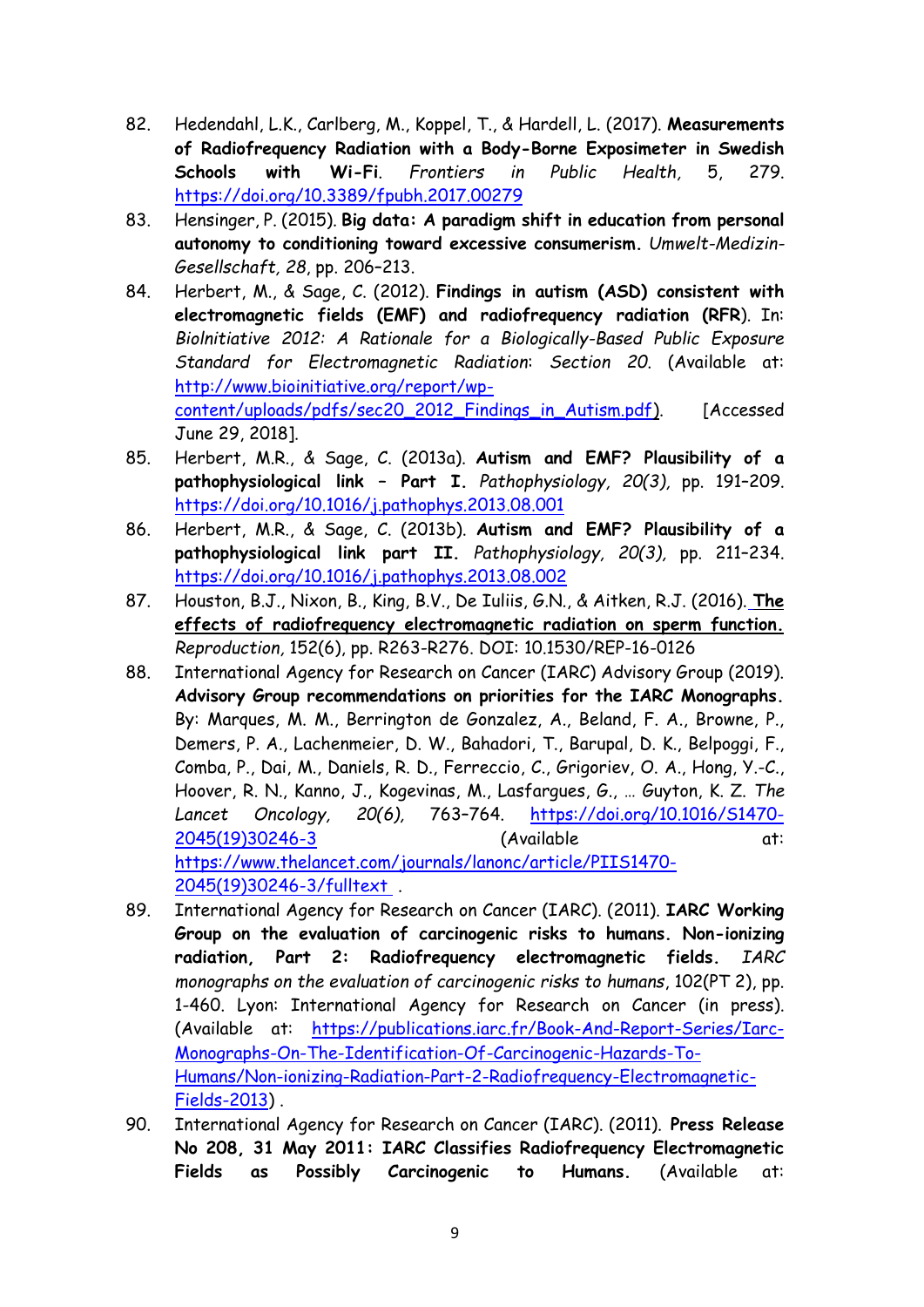[https://www.iarc.who.int/wp-content/uploads/2018/07/pr208\\_E.pdf\)](https://www.iarc.who.int/wp-content/uploads/2018/07/pr208_E.pdf) [Accessed July 22, 2018].

- 91. International Agency for Research on Cancer (IARC). (2017). **Press release N <sup>o</sup> 251: Latest data show a global increase of 13% in childhood cancer incidence over two decades**. (Available at: [https://iarc.who.int/wp](https://iarc.who.int/wp-content/uploads/2018/07/pr251_E.pdf)[content/uploads/2018/07/pr251\\_E.pdf](https://iarc.who.int/wp-content/uploads/2018/07/pr251_E.pdf)
- 92. International Agency for Research on Cancer (IARC). (2019). **Advisory Group recommendations on priorities for IARC Monographs**, *The Lancet Oncology, 20(6).* DOI: [10.1016/S1470-2045\(19\)30246-3](https://www.researchgate.net/deref/http%3A%2F%2Fdx.doi.org%2F10.1016%2FS1470-2045(19)30246-3)
- 93. International Appeal (2015). **International Appeal: Scientists call for protection from non-ionizing electromagnetic field exposure.** By: Kelley, E., Blank, M., Lai, H., Moskowitz, J., & Havas, M. *European Journal of Oncology*. 20(3/4), pp. 180-182. (Available at: [https://emfscientist.org/index.php/emf](https://emfscientist.org/index.php/emf-scientist-appeal)[scientist-appeal\)](https://emfscientist.org/index.php/emf-scientist-appeal) [Accessed June 10, 2018] *(As of March 2018, 237 EMF scientists from 41 nations had signed the Appeal).*
- 94. International Appeal: Stop 5G on Earth and in Space. (2018). **International Appeal: Stop 5G on Earth and in Space.** (Available at: [https://www.5gspaceappeal.org/the-appeal/\]](https://www.5gspaceappeal.org/the-appeal/).
- 95. International Doctors' Appeal (2012). **10 years after the Freiburger Appeal: Radio-frequency Radiation poses a health risk. Physicians demand overdue precaution.** (Available at: [http://freiburger-appell-](http://freiburger-appell-2012.info/media/International_Doctors_Appeal_2012_Nov.pdf)[2012.info/media/International\\_Doctors\\_Appeal\\_2012\\_Nov.pdf\)](http://freiburger-appell-2012.info/media/International_Doctors_Appeal_2012_Nov.pdf) [Accessed June 10, 2018].
- 96. IGNIR. **International Guidelines on Non-Ionising Radiation** (2018). *IGNIR, 1.1.* (Available at: [http://www.es-uk.info/wp-content/uploads/2018/11/03.1-](http://www.es-uk.info/wp-content/uploads/2018/11/03.1-IGNIR-Guidelines-Issue-1.1-Oct.2018.pdf) [IGNIR-Guidelines-Issue-1.1-Oct.2018.pdf\)](http://www.es-uk.info/wp-content/uploads/2018/11/03.1-IGNIR-Guidelines-Issue-1.1-Oct.2018.pdf)
- 97. **International Scientific Declaration on electromagnetic hypersensitivity and multiple chemical sensitivity (**EHS & MCS), Brussels 2015. (Available at: [http://www.ehs](http://www.ehs-mcs.org/fichiers/1441982143_Statement_EN_DEFINITIF.pdf)[mcs.org/fichiers/1441982143\\_Statement\\_EN\\_DEFINITIF.pdf\)](http://www.ehs-mcs.org/fichiers/1441982143_Statement_EN_DEFINITIF.pdf) [Accessed June 10, 2018].
- 98. Kane, R.C. (2004). **A possible association between fetal/neonatal exposure to radiofrequency electromagnetic radiation and the increased incidence of Autism Spectrum Disorders (ASD).** *Medical Hypotheses, 62(2),* 195–197. [https://doi.org/10.1016/S0306-9877\(03\)00309-8](https://doi.org/10.1016/S0306-9877(03)00309-8)
- 99. Kesari, K.K., Siddiqui, M.H., Meena, R., Verma, H.N., & Kumar, S. (2013). **Cell phone radiation exposure on brain and associated biological systems**. *Indian Journal of Experimental Biology, 51(3),* pp. 187–200. <https://www.ncbi.nlm.nih.gov/pubmed/23678539>
- 100. Koppel, T., Ahonen, M., Carlberg, M., Hedendahl, K.L., & Hardell, L. (2019). **Radiofrequency radiation from nearby mobile phone base stations-a case comparison of one low and one high exposure apartment.** *Oncology Letters,* 18(5), pp. 5383-5391. doi: 10.3892/ol.2019.10899
- 101. Kostoff, R.N., Heroux, P., Aschner, M., & Tsatsakis,A. (2020). **Adverse health effects of 5G mobile networking technology under real life conditions**,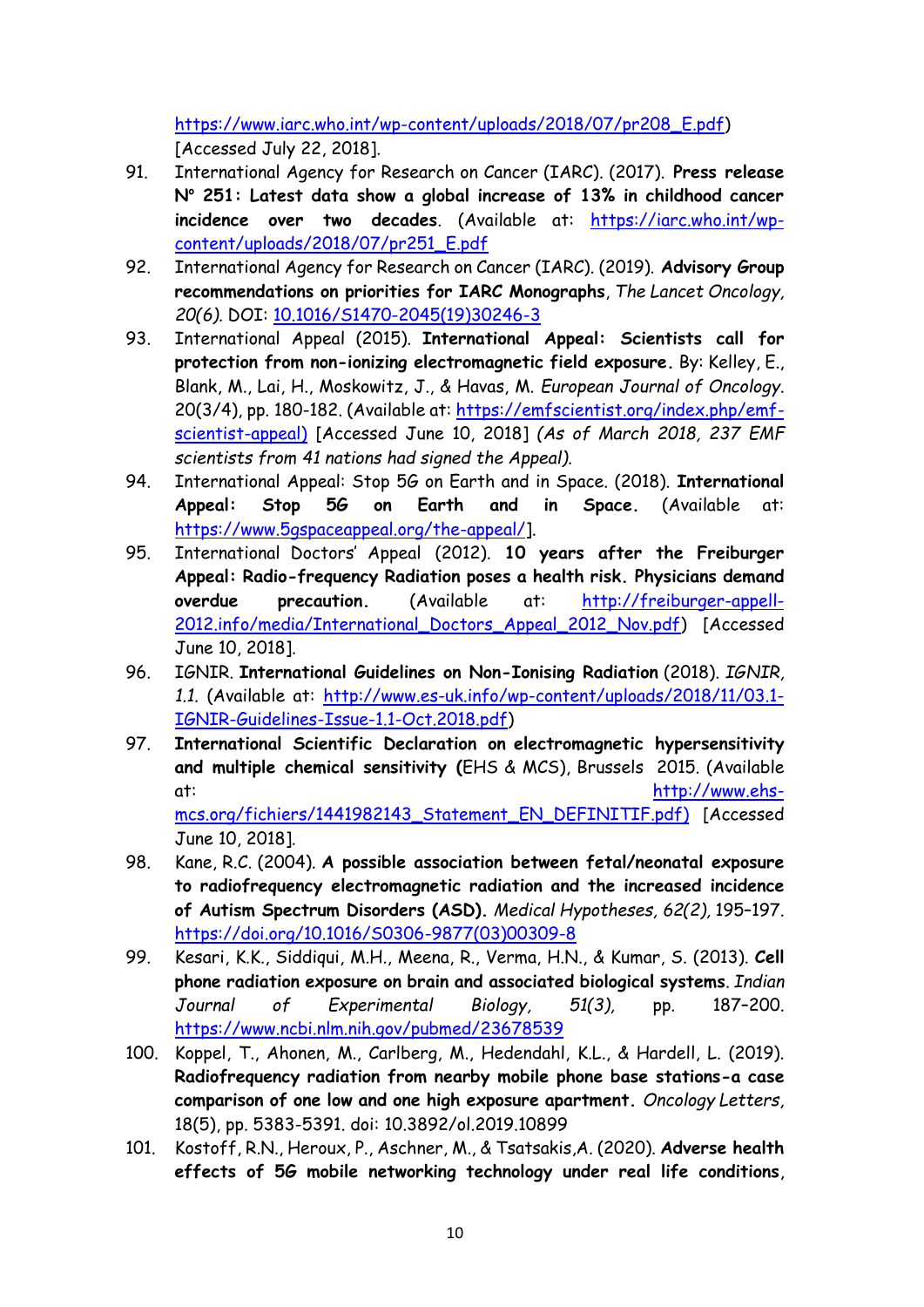*Toxicology Letters, 323,* pp. 15-40. <https://doi.org/10.1016/j.toxlet.2020.01.020>

- 102. Lai, H. (2014). **Section 9: Neurological Effects of Non-Ionizing Electromagnetic Fields.** *In BioInitiative 2012, 2014 Supplement.* (Available at: [https://bioinitiative.org/wp](https://bioinitiative.org/wp-content/uploads/pdfs/sec09_2012_Evidence_Effects_Neurology_behavior.pdf)[content/uploads/pdfs/sec09\\_2012\\_Evidence\\_Effects\\_Neurology\\_behavior.](https://bioinitiative.org/wp-content/uploads/pdfs/sec09_2012_Evidence_Effects_Neurology_behavior.pdf) [pdf\)](https://bioinitiative.org/wp-content/uploads/pdfs/sec09_2012_Evidence_Effects_Neurology_behavior.pdf) [Accessed April 1st, 2017].
- 103. Lai, H. (2017). **Research summaries: RFR research summary (1990-2017).** *In BioInitiative 2012, 2017 Supplement*. (Available at: [https://bioinitiative.org/wp-content/uploads/pdfs/RFR12-14](https://bioinitiative.org/wp-content/uploads/pdfs/RFR12-14-researchSummary.docx) [researchSummary.docx\)](https://bioinitiative.org/wp-content/uploads/pdfs/RFR12-14-researchSummary.docx) [Accessed August 20, 2019].
- 104. Lai, H. (2019a). **Percent Comparison Showing Effect vs No Effect in Comet Assay and Free Radical (Oxidative Effects) Studies (RFR and Static Field/ELF-EMF)**. *In BioInitiative Report Research Summaries Updates, December 2017 and April, 2019, Chapter 6: Genotoxic Effects*. (Available at: [https://ecfsapi.fcc.gov/file/10916151357910/Genotoxic%20studies-](https://ecfsapi.fcc.gov/file/10916151357910/Genotoxic%20studies-Percent-Graphic-Henry%20Lai%202019.pdf)[Percent-Graphic-Henry%20Lai%202019.pdf\)](https://ecfsapi.fcc.gov/file/10916151357910/Genotoxic%20studies-Percent-Graphic-Henry%20Lai%202019.pdf) [Accessed August 20, 2019].
- 105. Lai, H. (2019b). **Percent Comparison Showing Effect vs No Effect in Neurological Effect Studies**. *In BioInitiative Report Research Summaries Update, April, 2019, Chapter 8: Neurological Effects.* (Available at: [https://bioinitiative.org/wp-content/uploads/2019/05/Lai-Neuro-Percent-](https://bioinitiative.org/wp-content/uploads/2019/05/Lai-Neuro-Percent-Graphic-2019.pdf)[Graphic-2019.pdf\)](https://bioinitiative.org/wp-content/uploads/2019/05/Lai-Neuro-Percent-Graphic-2019.pdf)
- 106. Lerchl, A., Klose, M., Grote, K., Wilhelm, A.F.X., Spathmann, O., Fiedler, T., Streckert, J., Hansen, V., & Clemens, M. (2015). **Tumor promotion by exposure to radiofrequency electromagnetic fields below exposure limits for humans.** *Biochemical and Biophysical Research Communications, 459(4),*  585–590.<https://doi.org/10.1016/j.bbrc.2015.02.151>
- 107. Levitt, B.B., & Lai, H**.** (2010). **Biological effects from exposure to electromagnetic radiation emitted by cell tower base stations and other antenna arrays.** *Environmental Reviews*, 18:369–395.
- 108. Li, D.-K. (2011). **Maternal Exposure to Magnetic Fields During Pregnancy in Relation to the Risk of Asthma in Offspring**. *Archives of Pediatrics & Adolescent Medicine, 165(10),* pp. 945. <https://doi.org/10.1001/archpediatrics.2011.135>
- 109. Li, Z., Zhang, Y., Wan, Y.-M., Zhou, Q., Liu, C., Wu, H.-X., Mu, Y.-Z., He, Y.-F., Rauniyar, R., & Wu, X.-N. (2020). **Testing of behavioral and cognitive development in rats after prenatal exposure to 1800 and 2400 MHz radiofrequency fields.** *Journal of Radiation Research, 61(2),* pp. 197–206. <https://doi.org/10.1093/jrr/rrz097>
- 110. Lin, J. C. (2018). **Clear Evidence of Cell Phone RF Radiation Cancer Risk [Health Matters***]. IEEE Microwave Magazine, 19(6),* 16–24. <https://doi.org/10.1109/MMM.2018.2844058>
- 111. Mahmoudabadi, F.S., Ziaei, S., Firoozabadi, M., & Kazemnejad, A. (2015). **Use of mobile phone during pregnancy and the risk of spontaneous abortion.**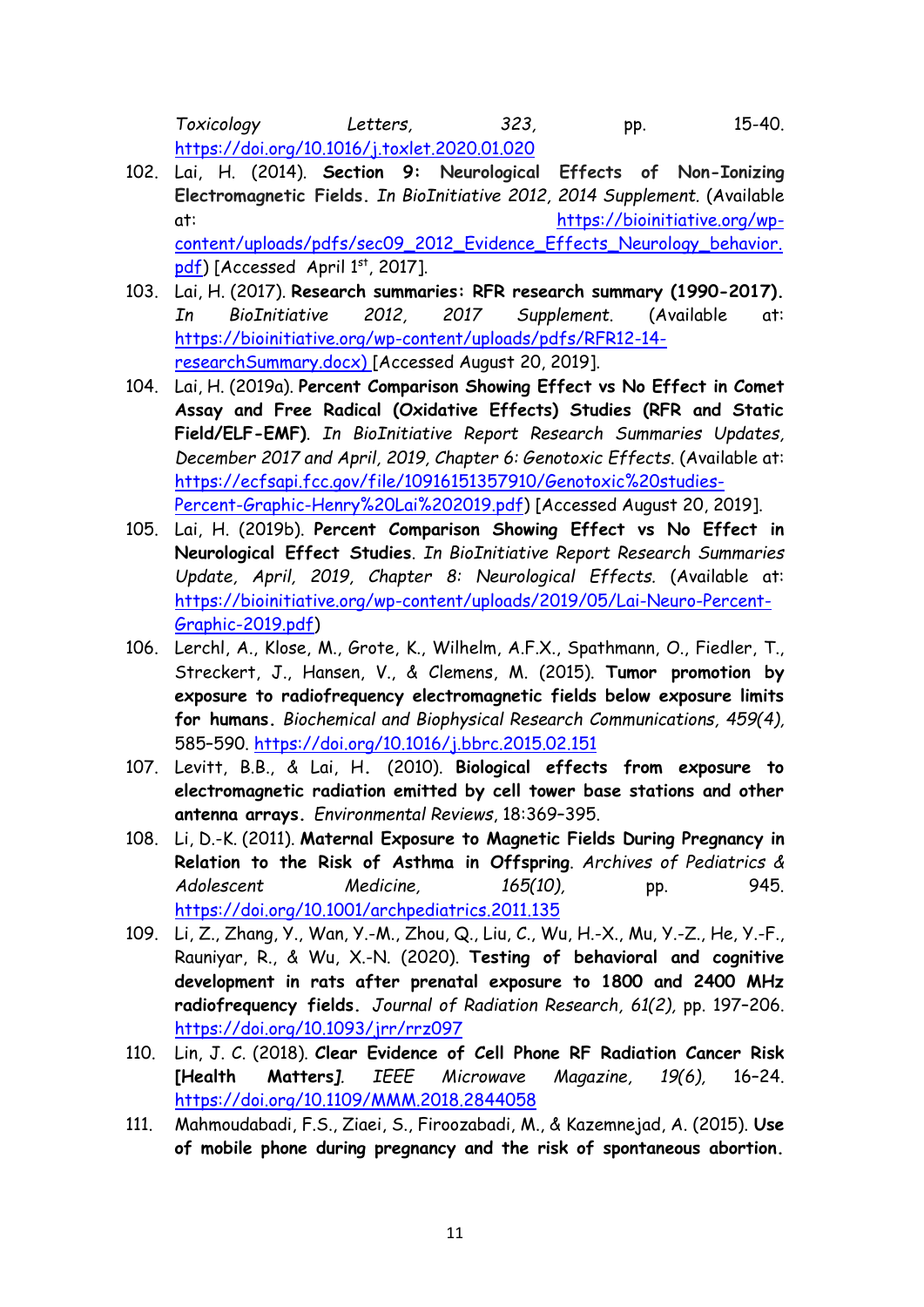*Journal of Environmental Health Science and Engineering, 13(1).*  <https://doi.org/10.1186/s40201-015-0193-z>

- 112. Mallery, E.B. (2014). **Electromagnetic Hypersensitivity: A Summary by Dr Erica Mallery Blythe (Working Draft Version 1)**. (Available at [https://ecfsapi.fcc.gov/file/1070795887708/Dr\\_Erica\\_Mallery-](https://ecfsapi.fcc.gov/file/1070795887708/Dr_Erica_Mallery-Blythe_EHS_A_Summary_Working_Draft_Version_1_Dec_2014_for_EESC_Brussels_(3)%20(1).pdf)[Blythe\\_EHS\\_A\\_Summary\\_Working\\_Draft\\_Version\\_1\\_Dec\\_2014\\_for\\_EESC](https://ecfsapi.fcc.gov/file/1070795887708/Dr_Erica_Mallery-Blythe_EHS_A_Summary_Working_Draft_Version_1_Dec_2014_for_EESC_Brussels_(3)%20(1).pdf) [\\_Brussels\\_\(3\)%20\(1\).pdf\)](https://ecfsapi.fcc.gov/file/1070795887708/Dr_Erica_Mallery-Blythe_EHS_A_Summary_Working_Draft_Version_1_Dec_2014_for_EESC_Brussels_(3)%20(1).pdf)
- 113. Markov, M., & Grigoriev, Y. (2013). **Wi-Fi technology: An uncontrolled global experiment on the health of mankind**. *Electromagnetic Biology and Medicine, 32(2),* pp. 200-208. (Available at: [http://www.avaate.org/IMG/pdf/Wi](http://www.avaate.org/IMG/pdf/Wi-fi_Technology_-_An_Uncontrolled_Global_Experiment_on_the_Health_of_Mankind_-_Marko_Markov_Yuri_G._Grigoriev.pdf)[fi\\_Technology\\_-](http://www.avaate.org/IMG/pdf/Wi-fi_Technology_-_An_Uncontrolled_Global_Experiment_on_the_Health_of_Mankind_-_Marko_Markov_Yuri_G._Grigoriev.pdf) [\\_An\\_Uncontrolled\\_Global\\_Experiment\\_on\\_the\\_Health\\_of\\_Mankind\\_-](http://www.avaate.org/IMG/pdf/Wi-fi_Technology_-_An_Uncontrolled_Global_Experiment_on_the_Health_of_Mankind_-_Marko_Markov_Yuri_G._Grigoriev.pdf)

[\\_Marko\\_Markov\\_Yuri\\_G.\\_Grigoriev.pdf\)](http://www.avaate.org/IMG/pdf/Wi-fi_Technology_-_An_Uncontrolled_Global_Experiment_on_the_Health_of_Mankind_-_Marko_Markov_Yuri_G._Grigoriev.pdf) [Accessed June 23, 2018].

- 114. Markovà, E., Malmgren, L.O.G., & Belyaev, I.Y. (2010). **Microwaves from Mobile Phones Inhibit 53BP1 Focus Formation in Human Stem Cells More Strongly Than in Differentiated Cells: Possible Mechanistic Link to Cancer Risk.** *Environmental Health Perspectives, 118(3),* 394–399. <https://doi.org/10.1289/ehp.0900781>
- 115. Maryland Children's Environmental Health and Protection Advisory Council (2016). **Wifi Radiation in Schools in Maryland Final Report**. (Available at: [https://phpa.health.maryland.gov/OEHFP/EH/Shared%20Documents/CEHP](https://phpa.health.maryland.gov/OEHFP/EH/Shared%20Documents/CEHPAC/MD_CEHPAC_SchoolWiFi_022017_final.pdf) [AC/MD\\_CEHPAC\\_SchoolWiFi\\_022017\\_final.pdf\)](https://phpa.health.maryland.gov/OEHFP/EH/Shared%20Documents/CEHPAC/MD_CEHPAC_SchoolWiFi_022017_final.pdf) [Accessed 22 June 2018].
- 116. Matsuzawa, J., Matsui, M., Konishi, T., Noguchi, K., Gur, R.C., Bilker, W., & Miyawaki, T. (2001). **Age-related Volumetric Changes of Brain Gray and White Matter in Healthy Infants and Children**. *Cerebral Cortex, 11(4)*, pp. 335–342.<https://doi.org/10.1093/cercor/11.4.335>
- 117. Miller, A.B., Morgan, L.L., Udasin, I., & Davis, D.L. (2018). **Cancer epidemiology update, following the 2011 IARC evaluation of radiofrequency electromagnetic fields (Monograph 102***). Environmental Research, 167,* pp. 673–683.<https://doi.org/10.1016/j.envres.2018.06.043>
- 118. Miller, A.B., Sears, M.E., Morgan, L.L., Davis, D.L., Hardell, L., Oremus, M., & Soskolne, C.L. (2019). **Risks to Health and Well-Being From Radio-Frequency Radiation Emitted by Cell Phones and Other Wireless Devices (Review)**. *Frontiers in Public Health,* 7, 223. doi: 10.3389/fpubh.2019.00223
- 119. Mohammed, B., Jin, J., Abbosh, A.M., Bialkowski, K. S., Manoufali, M., & Crozier, S. (2017). **Evaluation of children's exposure to electromagnetic fields of mobile phones using age-specific head models with agedependent dielectric properties**. *IEEE Access*, *5:*27345–27353. <https://doi.org/10.1109/ACCESS.2017.2767074>
- 120. Moon, J.-H. (2020). **Health effects of electromagnetic fields on children.**  *Clinical and Experimental Pediatrics, 63(11),* pp. 422–428. <https://doi.org/10.3345/cep.2019.01494>
- 121. Morgan, L.L., Kesari, S., & Davis, D.L. (2014). **Why children absorb more microwave radiation than adults: The consequences (Review).** *Journal of*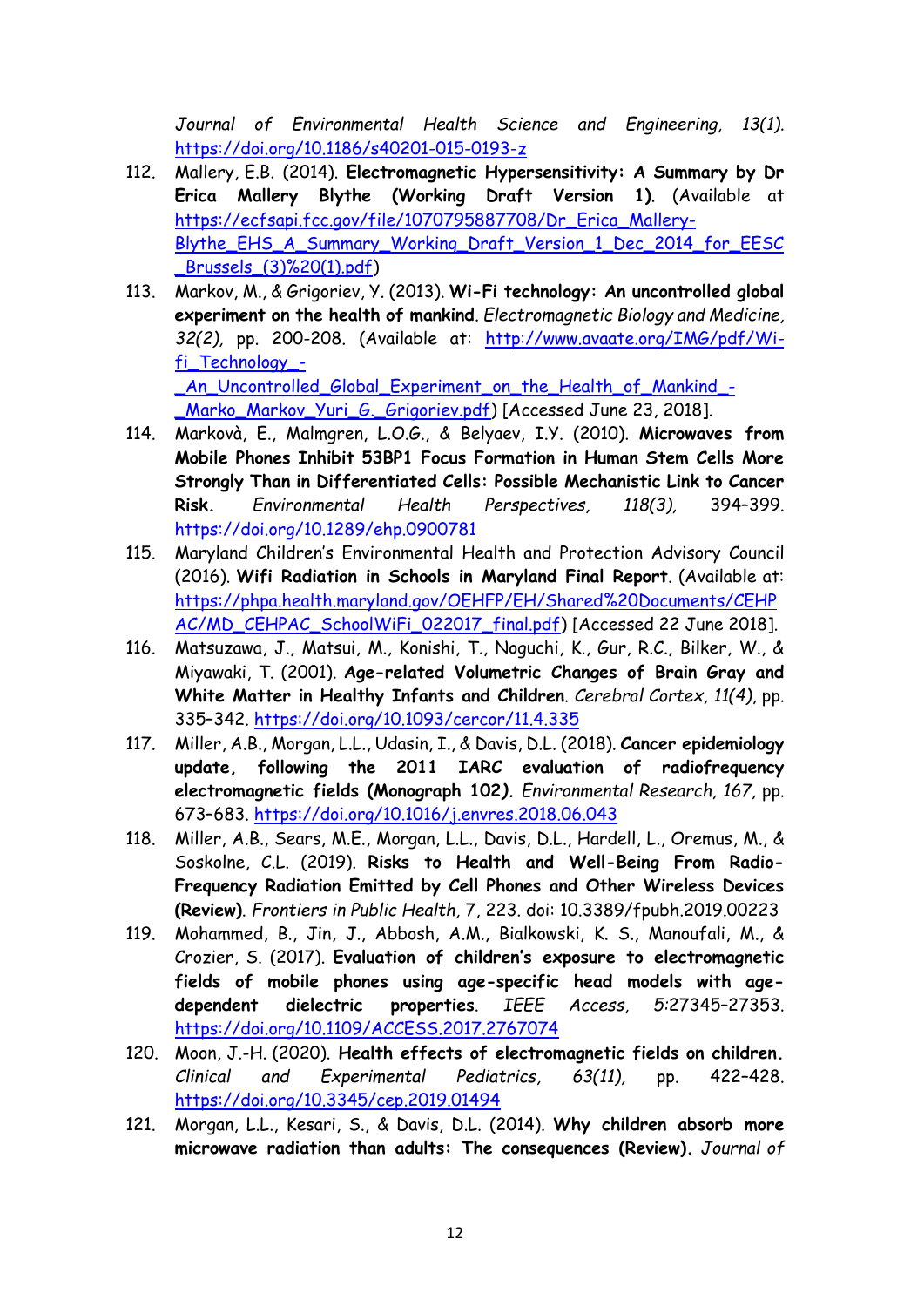*Microscopy and Ultrastructure, 2(4),* pp. 197-204. <https://doi.org/10.1016/j.jmau.2014.06.005>

- 122. Morgan, L.L., Miller, A.B., Sasco, A., & Davis, D.L. (2015). **Mobile phone radiation causes brain tumors and should be classified as a probable human carcinogen (2A) (Review).** I*nternational Journal of Oncology, 46(5),* 1865– 1871.<https://doi.org/10.3892/ijo.2015.2908>
- 123. Narayanan, S.N., Kumar, R.S., Potu, B.K., Nayak, S., & Mailankot, M. (2009). **Spatial memory perfomance of wistar rats exposed to mobile phone.** *Clinics, 64(3).* <https://doi.org/10.1590/S1807-59322009000300014>
- 124. National Toxicology Program (NTP). (2016a). **NTP Toxicology and carcinogenicity studies of cell phone radiofrequency radiation.** Video of Presentation by the NTP at NIEHS on the Study Findings, June 2016. Presenter: Wyde, M. (Available at: <https://www.youtube.com/watch?v=m6Qs6mCvmZc>
- 125. National Toxicology Program (NTP). (2016b). **Press Release: NTP Cell Phone Radiofrequency Radiation Study: Partial Release of Findings 2016**. (Available at: [http://www.niehs.nih.gov/news/newsroom/releases/2016/may27/index.cfm\)](http://www.niehs.nih.gov/news/newsroom/releases/2016/may27/index.cfm) [Accessed 22 June 2018].
- 126. National Toxicology Program (NTP). (2018). **Technical Report 595: NTP technical report on the toxicology and carcinogenesis studies in Sprague Dawley (Hsd: Sprague Dawley SD) rats exposed to whole-body radio frequency radiation at a frequency (900 MHz) and modulations (GSM and CDMA) used by cell phones.** *National Toxicology Program, US Department of Health and Human Services, 201* (Available at: [https://ntp.niehs.nih.gov/ntp/htdocs/lt\\_rpts/tr595\\_508.pdf](https://ntp.niehs.nih.gov/ntp/htdocs/lt_rpts/tr595_508.pdf)
- 127. Nazıroğlu, M., Kahya, M., Tök, Ö., Doğan, S., & Tök, L. (2014). **Effects of melatonin on Wi-Fi-induced oxidative stress in lens of rats**. *Indian Journal of Ophthalmology, 62(1),* pp. 12-15. [https://doi.org/10.4103/0301-](https://doi.org/10.4103/0301-4738.126166) [4738.126166](https://doi.org/10.4103/0301-4738.126166)
- 128. Odacı, E., İkinci, A., Yıldırım, M., Kaya, H., Akça, M., Hancı, H., Sönmez, O. F., Aslan, A., Okuyan, M., & Baş, O. (2013). **The effects of 900 megahertz electromagnetic field applied in the prenatal period on spinal cord morphology and motor behavior in female rat pups.** *NeuroQuantology, 11(4), pp. 573-581.* <https://doi.org/10.14704/nq.2013.11.4.698>
- 129. Ohayon, M.M., Stolc, V., Freund, F.T., Milesi, C., & Sullivan, S.S. (2019). **The potential for impact of man-made super low and extremely low frequency electromagnetic fields on sleep.** *Sleep Medicine Reviews, 47,* pp. 28–38. <https://doi.org/10.1016/j.smrv.2019.06.001>
- 130. Organization for Economic Co-operation and Development (OECD). (2015). **Students, Computers and Learning, Making the Connection** (Available at: [http://www.oecd.org/education/students-computers-and-learning-](http://www.oecd.org/education/students-computers-and-learning-9789264239555-en.htm)[9789264239555-en.htm\)](http://www.oecd.org/education/students-computers-and-learning-9789264239555-en.htm) [Accessed 1st April 2017].
- 131. Ozorak, A., Naziroglu, M., Celik, O., Yuksel, M., Ozcelik, D., Ozkaya, M.O., Cetin, H., Kahya, M.C., & Kose, S.A. (2013). **Wi-Fi (2.45 GHz)- and mobile**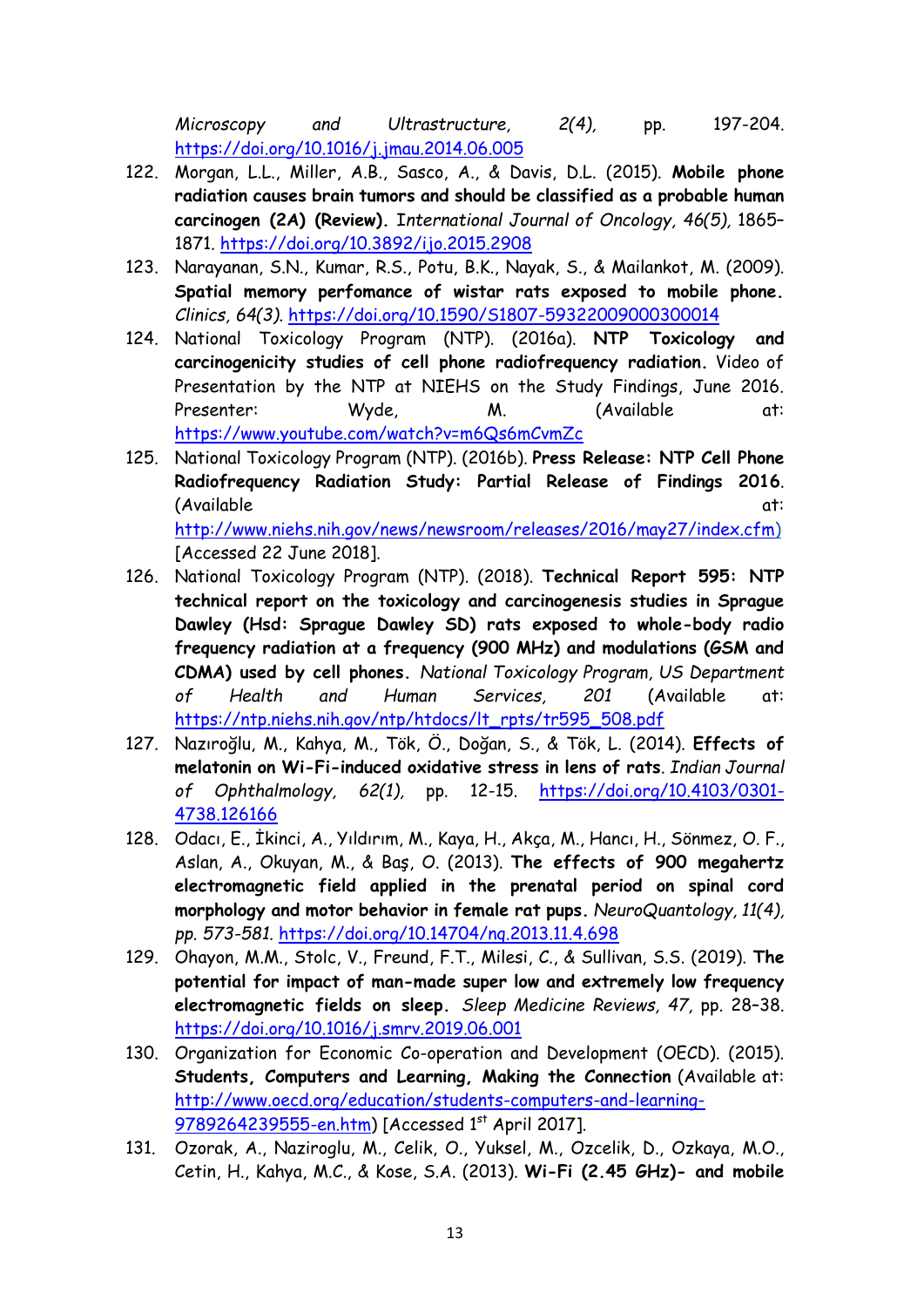**phone (900 and 1800 MHz)- induced risks on oxidative stress and elements in kidney and testis of rats during pregnancy and the development of offspring.** *Biological Trace Element Research, 156(103),* pp. 221-29. doi: 10.1007/s12011-013-9836-z

- 132. Pall, M. (2018). **5G: Great risk for EU, U.S. and international health! Compelling evidence for eight distinct types of great harm caused by electromagnetic field (EMF) exposures and the mechanism that causes them** (Available at: [https://www.emfdata.org/en/documentations/detail&id=243\)](https://www.emfdata.org/en/documentations/detail&id=243) [Accessed June 22, 2018].
- 133. Pall, M. (2018). **Wi-Fi is an important threat to human health** *Environmental Research*, 164, pp. 405–416.<https://doi.org/10.1016/j.envres.2018.01.035>
- 134. Panagopoulos, D., Johansson O., & Carlo G.L. (2015). **Polarization: a key difference between man-made and natural electromagnetic fields, in regard to biological activity,** Scientific Reports, 5, 14914. (Available at: <https://www.nature.com/articles/srep14914>
- 135. Panagopoulos, D.J. (2019a). **Chromosome damage in human cells induced by UMTS mobile telephony radiation.** *General Physiology and Biophysics*, *38(5).* Doi: 445–454 [10.4149/gpb\\_2019032](https://pubmed.ncbi.nlm.nih.gov/31516130/)
- 136. Panagopoulos, D.J. (2019b). **Comparing DNA damage induced by mobile telephony and other types of man-made electromagnetic fields.** *Mutation Research/Reviews in Mutation Research*, *781*, pp. 53-62. <https://doi.org/10.1016/j.mrrev.2019.03.003>
- 137. Parliamentary Assembly of the Council of Europe. (2011). **Resolution 1815**: **The potential dangers of electromagnetic fields and their effect on the environment** (Available [https://pace.coe.int/pdf/502c8303e94b6d391e0fd89e79b66b8dc6a3020b](https://pace.coe.int/pdf/502c8303e94b6d391e0fd89e79b66b8dc6a3020b3326667a8259ffe25682ae848428feba12/resolution%201815.pdf) [3326667a8259ffe25682ae848428feba12/resolution%201815.pdf\)](https://pace.coe.int/pdf/502c8303e94b6d391e0fd89e79b66b8dc6a3020b3326667a8259ffe25682ae848428feba12/resolution%201815.pdf) [Accessed 17 June 2018].
- 138. Philips, A. (2018). **Aggressive Brain Tumors on the Rise in England Rate of GBM More Than Doubled Between 1995 and 2015.** *Microwave News: A report on non-ionizing radiation***.** (Available at: [https://microwavenews.com/news-center/gbms-rising-uk\)](https://microwavenews.com/news-center/gbms-rising-uk) [Accessed 15 January 2021].
- 139. Philips, A., Henshaw D.L., Lamburn G. and O'Carrol M. J. (2018). **Brain Tumours: Rise in Glioblastoma Multiforme Incidence in England 1995–2015 Suggests an Adverse Environmental or Lifestyle Factor***. Journal of Environmental Public Health, 2018, 7910754, pp. 1-10. Doi: <https://doi.org/10.1155/2018/7910754>*
- 140. Ramirez-Vazquez, R., Gonzalez-Rubio, J., Arribas, E., & Najera, A. (2019). Personal RF-EMF exposure from mobile phone base stations during temporary events. Environmental Research, 175, 266–273. <https://doi.org/10.1016/j.envres.2019.05.033>
- 141. Redazione, L. (2015). **[International Appeal: Scientists call for protection](https://emfscientist.org/images/docs/International-EMF-Scientist-Appeal-2016.pdf)  [from non-ionizing electromagnetic field exposure.](https://emfscientist.org/images/docs/International-EMF-Scientist-Appeal-2016.pdf)** *European Journal of*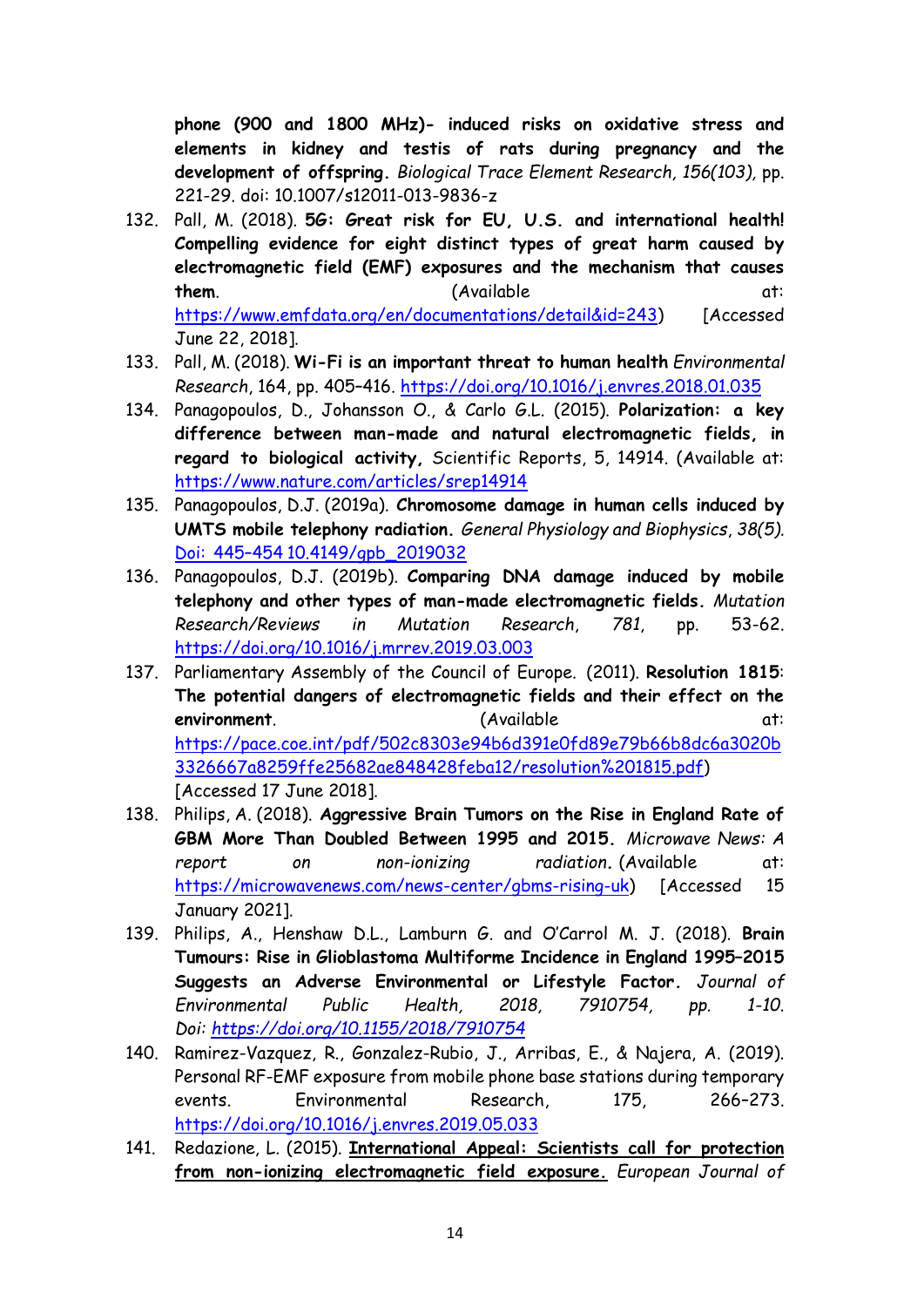*Oncology and Environmental Health,* 20(3/4), pp. 180-182. (Available at: <https://www.mattioli1885journals.com/index.php/EJOEH/article/view/4971> ) [Accessed 22 June 2018].

- 142. Redmayne, M. (2016). **International policy and advisory response regarding children's exposure to radio frequency electromagnetic fields (RF-EMF).** *Electromagnetic Biology and Medicine,* 35(2), pp. 176-85. DOI: 10.3109/15368378.2015.1038832
- 143. Redmayne, M., & Johansson, O. (2014). **Could myelin damage from radiofrequency electromagnetic field exposure help explain the functional impairment electrohypersensitivity? A review of the evidence.** *Journal of Toxicology and Environmental Health, Part B, 17(5),* 247–258. <https://doi.org/10.1080/10937404.2014.923356>
- 144. Redmayne, M., & Johansson, O. (2015). **[Radiofrequency exposure in young](http://1.usa.gov/1PWOqlc)  [and old: different sensitivities in light of age-relevant](http://1.usa.gov/1PWOqlc) natural [differences.](http://1.usa.gov/1PWOqlc)** *Reviews in Environmental Health,* 30(4), pp. 323-35.
- 145. Redmayne, M., Smith, E., & Abramson, M.J. (2013). **The relationship between adolescents' well-being and their wireless phone use: A cross-sectional study.** *Environmental Health, 12(1),* 90. [https://doi.org/10.1186/1476-069X-](https://doi.org/10.1186/1476-069X-12-90)[12-90](https://doi.org/10.1186/1476-069X-12-90)
- 146. République Française. (2015). **Official Bulletin: LOI n° 2015-136 du 9 février 2015 relative à la sobriété, à la transparence, à l'information et à la concertation en matière d'exposition aux ondes électromagnétiques** (In English: LAW No. 2015-136 of February 9, 2015 relating to sobriety, transparency, information and consultation in matters of exposure to electromagnetic waves). *Journal officiel de la République française.* (Available at: <https://www.senat.fr/dossier-legislatif/ppl13-310.html> [https://www.legifrance.gouv.fr/jorf/id/JORFTEXT000030212642?r=g6b6](https://www.legifrance.gouv.fr/jorf/id/JORFTEXT000030212642?r=g6b6DILLSd) [DILLSd](https://www.legifrance.gouv.fr/jorf/id/JORFTEXT000030212642?r=g6b6DILLSd)
- 147. Reykjavik International Appeal on Wireless Technology in Schools. (2017). **Reykjavik Appeal on wireless technology in schools.** (Available at: [https://es-ireland.com/.../feb-2017-reykjavik-appeal-on-wireless](https://es-ireland.com/.../feb-2017-reykjavik-appeal-on-wireless-technology-in-school)[technology-in-school](https://es-ireland.com/.../feb-2017-reykjavik-appeal-on-wireless-technology-in-school) and [http://www.stralskyddsstiftelsen.se/wp](http://www.stralskyddsstiftelsen.se/wp-content/uploads/2017/03/Reykjavik-Appeal-170224-2.pdf)[content/uploads/2017/03/Reykjavik-Appeal-170224-2.pdf\)](http://www.stralskyddsstiftelsen.se/wp-content/uploads/2017/03/Reykjavik-Appeal-170224-2.pdf) [Accessed 22 June 2018].
- 148. Robert C.K. (2004). **Radiofrequency Electromagnetic radiation and the increase of incidence of Autism Spectrum Disorders (ASD).** *Medical Hypotheses, 62(2)*, pp. 195-197. doi: 10.1016/S0306-9877(03)00309-8
- 149. Roser, K., Schoeni, A., Foerster, M., & Röösli, M. (2016). **Problematic mobile phone use of Swiss adolescents: Is it linked with mental health or behaviour?** *International Journal of Public Health, 61,* pp.307–315. [10.1007/s00038-015-0751-2](https://doi.org/10.1007/s00038-015-0751-2) [\[PubMed\]](https://www.ncbi.nlm.nih.gov/pubmed/26450576)
- 150. Russell, C.L. (2018). **5G wireless telecommunications expansion: Public health and environmental implications**. *Environmental Research, 165, pp.* 484–495. <https://doi.org/10.1016/j.envres.2018.01.016>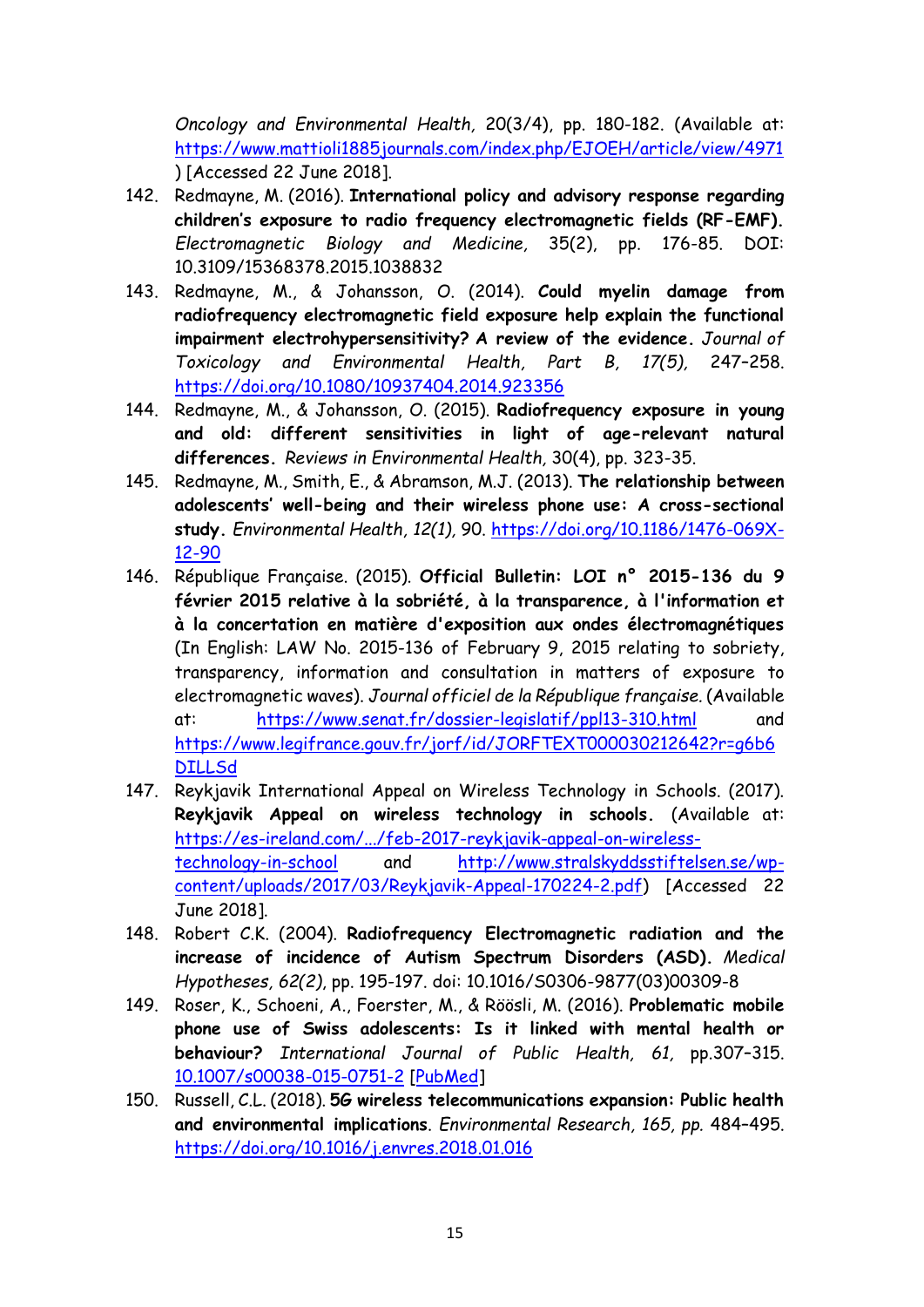- 151. Russian National Committee on Non-Ionizing Radiation Protection (RNCNIRP). (2017). **Letter to WHO, dated March 1, 2017: International EMF Project; unbalanced WHO working group (WG) on evaluation of health effects from**  radiofrequency (RF) radiation. (Available at: [https://www.radiationresearch.org/wp](https://www.radiationresearch.org/wp-content/uploads/2017/03/2017_03_01_WHO.pdf)[content/uploads/2017/03/2017\\_03\\_01\\_WHO.pdf](https://www.radiationresearch.org/wp-content/uploads/2017/03/2017_03_01_WHO.pdf)
- 152. **Safe Schools 2012.** (2012). **Medical and scientific experts call for safe technologies in schools.** (Available at: [http://www.wifiinschools.org.uk/resources/safeschools2012.pdf.](http://www.wifiinschools.org.uk/resources/safeschools2012.pdf)
- 153. Sagar, S., Dongus, S., Schoeni, A., Roser, K., Eeftens, M., Struchen, B., Foerster, M., Meier, N., Adem, S., & Roosli, M. (2017). **Radiofrequency electromagnetic field exposure in everyday microenvironments in Europe: A systematic literature review.** *Journal of Exposure Science and Environmental Epidemiology, 28(2),* pp. 147-160. [doi: 10.1038/jes.2017.13](https://doi.org/10.1038/jes.2017.13)
- 154. Sage, C., & Burgio, E. (2018). **Electromagnetic Fields, Pulsed Radiofrequency Radiation, and Epigenetics: How Wireless Technologies May Affect Childhood Development**. *Child Development, 89(1),* pp. 129–136. <https://doi.org/10.1111/cdev.12824>
- 155. Salford, L.G., Brun, A., Eberhardt, Malmgren, L., & Persson, B.R.R. (2003). **Nerve cell damage in mammalian brain after exposure to microwaves from GSM mobile phones**. *Environmental Health Perspectives, 111(7),* pp. 881-883. (Available at: [https://www.ncbi.nlm.nih.gov/pmc/articles/PMC1241519/pdf/ehp0111-](https://www.ncbi.nlm.nih.gov/pmc/articles/PMC1241519/pdf/ehp0111-000881.pdf) [000881.pdf\)](https://www.ncbi.nlm.nih.gov/pmc/articles/PMC1241519/pdf/ehp0111-000881.pdf) [Accessed June 17, 2018].
- 156. Sangün, Ö., Dündar, B., Çömlekçi, S., & Büyükgebiz, A. (2015). **The effects of electromagnetic field on the endocrine system in children and adolescents.** *Pediatric Endocrinology Reviews, 13(2)*, pp. 531–545. [\[PubMed\]](https://www.ncbi.nlm.nih.gov/pubmed/26841641)
- 157. Schaefers, A.T.U., & Teuchert-Noodt, G. (2013). **Developmental neuroplasticity and the origin of neurodegenerative diseases.** *The World Journal of Biological Psychiatry,* 17(8), pp. 587-599 <https://doi.org/10.3109/15622975.2013.797104>
- 158. Schreier, N., Huss, A., & Röösli, M. (2006). **The prevalence of symptoms attributed to electromagnetic field exposure: A cross-sectional representative survey in Switzerland.** *Sozial- Und Präventivmedizin SPM, 51(4),* 202–209.<https://doi.org/10.1007/s00038-006-5061-2>
- 159. Scientist 5G International Appeal. (2017). **Scientists warn of potential serious health effects of 5G.** (Available at: <https://ecfsapi.fcc.gov/file/1040566847805/Scientist-5G-appeal-2017.pdf>
- 160. Sekeroglu A.Z., Akar, A., & Sekeroglu, V. (2013). **Evaluation of the cytogenotoxic damage in immature and mature rats exposed to 900 MHz radiofrequency electromagnetic fields**. *International Journal of Radiation Biology,* 89(11): 985-992. (Available at: [https://pubmed.ncbi.nlm.nih.gov/23718180/\)](https://pubmed.ncbi.nlm.nih.gov/23718180/) Doi: <https://doi.org/10.3109/09553002.2013.809170>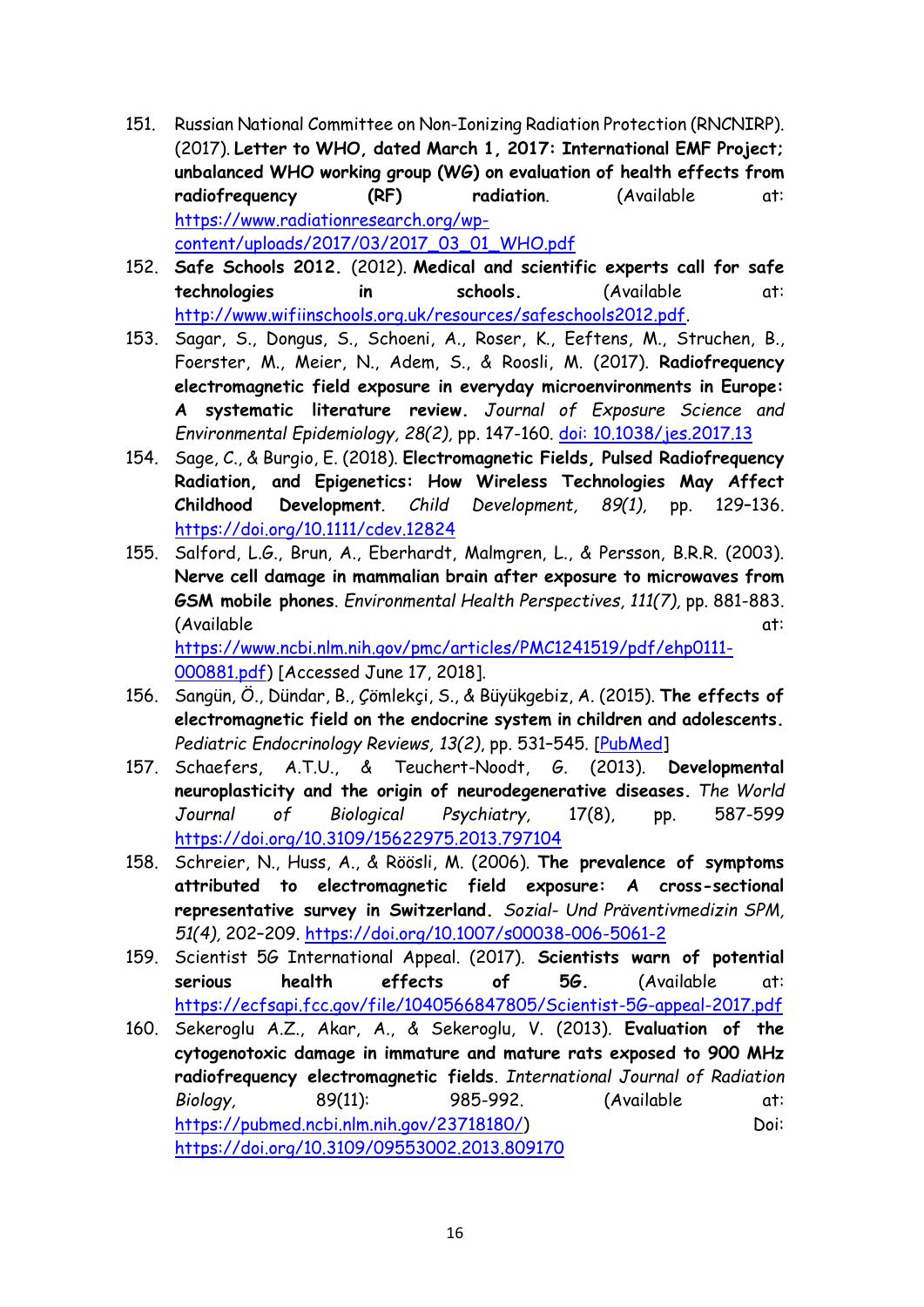- 161. Shih, Y.-W., O'brien, A., Hung, C.-S., Chen, K.-H., Hou, W.-H., & Tsai, H.-T. (2020). **Exposure to radiofrequency radiation increases the risk of breast cancer: A systematic review and meta‑analysis**. *Experimental and Therapeutic Medicine*, *21(1),* 1–1. Doi: <https://doi.org/10.3892/etm.2020.9455>
- 162. Siegel, D.A., King, J., Tai, E., Buchanan, N., Ajani, U.A., & Li, J. (2014). **Cancer Incidence Rates and Trends Among Children and Adolescents in the United States, 2001-2009.** *Pediatrics, 134(4),* e945–e955. <https://doi.org/10.1542/peds.2013-3926>
- 163. Siervo, B., Morelli, M.S., Landini, L., & Hartwig, V. (2018). **Numerical evaluation of human exposure to WiMax patch antenna in tablet or laptop: Numerical Evaluation of Human Exposure to WiMax Antenna.** *Bioelectromagnetics, 39(5),* 414–422.<https://doi.org/10.1002/bem.22128>
- 164. Škorvaga, M., Durdík, M., Košík, P., Marková, E., Holop, M., Kubeš, M., Puškáčová, J., Kolenová, A., & Belyaev, I. (2018**). Backtracked analysis of preleukemic fusion genes and DNA repair foci in umbilical cord blood of children with acute leukemia.** *Oncotarget, 9(27),* 19233–19244. <https://doi.org/10.18632/oncotarget.24976>
- 165. Smith‐Roe, S.L., Wyde, M.E., Stout, M.D., Winters, J.W., Hobbs, C.A., Shepard, K.G., Green, A.S., Kissling, G.E., Shockley, K.R., Tice, R.R., Bucher, J.R., & Witt, K.L. (2020). **Evaluation of the genotoxicity of cell phone radiofrequency radiation in male and female rats and mice following subchronic exposure.** *Environmental and Molecular Mutagenesis, 61(2),* 276– 290.<https://doi.org/10.1002/em.22343>
- 166. Söderqvist, F., Carlberg, M., Mild, K.H., & Ηardell, L. (2011). **Childhood brain tumour risk and its association with wireless phones: a commentary,**  *Environmental Health, 10,* 106 <http://www.ehjournal.net/content/10/1/106>
- 167. Sowell, E.R., Thompson, P.M., Welcome, S.E., Henkenius, A.L., Toga, A.W., & Peterson, B.S. (2003). **Cortical abnormalities in children and adolescents with attention-deficit hyperactivity disorder.** *The Lancet, 362(9397*), pp. 1699–1707. [https://doi.org/10.1016/S0140-6736\(03\)14842-8](https://doi.org/10.1016/S0140-6736(03)14842-8)
- 168. Spitzer, M. (2014). **Information technology in education: Risks and side effects.** *Trends in Neuroscience and Education, 3(3–4),* pp. 81–85. <https://doi.org/10.1016/j.tine.2014.09.002>
- 169. Sri, N.K. (2015). **Mobile Phone Radiation: Physiological & Pathophysiologcal Considerations**. *Indian Journal of Physiology and Pharmacology, 59(2)*, pp. 125–135.
- 170. Steliarova-Foucher, E., Colombet, M., Ries, L. A. G., Moreno, F., Dolya, A., Bray, F., Hesseling, P., Shin, H. Y., Stiller, C. A., Bouzbid, S., Hamdi-Cherif, M., Hablas, A., Chirpaz, E., Buziba, N., Chesumbai, G., Manraj, S., Reynders, D., Wabinga, H., Chokunonga, E., … Steliarova-Foucher, E. (2017). **International incidence of childhood cancer, 2001–10: A population-based registry study**. *The Lancet Oncology*, *18(6),* pp. 719–731. [https://doi.org/10.1016/S1470-2045\(17\)30186-9](https://doi.org/10.1016/S1470-2045(17)30186-9)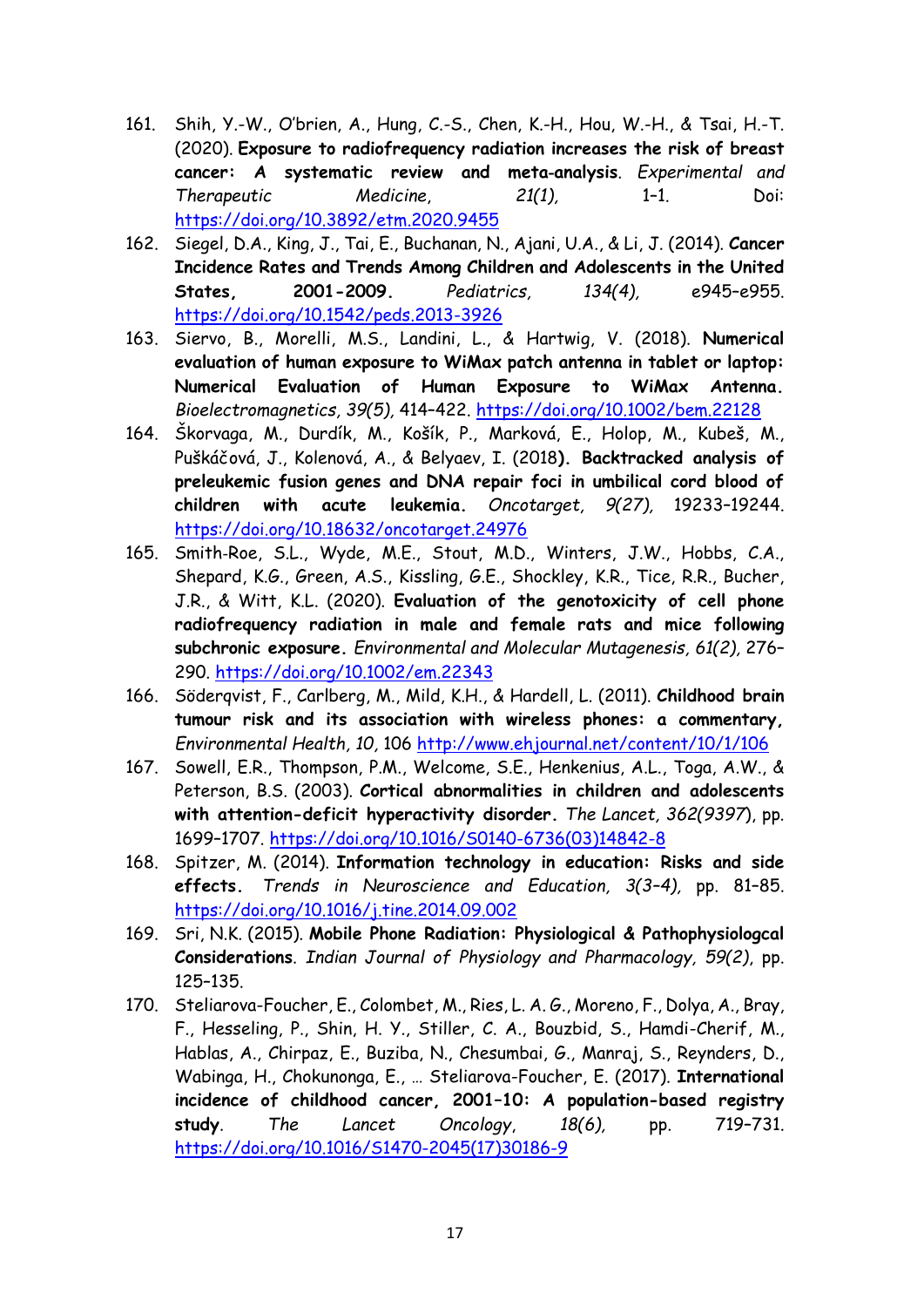- 171. Steliarova-Foucher, E., Fidler, M.M., Colombet, M., Lacour, B., Kaatsch, P., Piñeros, M., Soerjomataram, I., Bray, F., Coebergh, J.W., Peris-Bonet, R., Stiller, C. A., Hackl, M., Zborovskaya, A., Dimitrova, N., Valerianova, Z., Dušek, L., Mägi, M., Monnereau, A., Clavel, J., … Dolya, A. (2018). **Changing geographical patterns and trends in cancer incidence in children and adolescents in Europe, 1991–2010 (Automated Childhood Cancer Information System): A population-based study.** *The Lancet Oncology*, 19(9), pp. 1159–1169. [https://doi.org/10.1016/S1470-2045\(18\)30423-6](https://doi.org/10.1016/S1470-2045(18)30423-6)
- 172. Sudan, M. (2012). **Prenatal and Postnatal Cell Phone Exposures and Headaches in Children.** *The Open Pediatric Medicine Journal, 6(1),* 46–52. <https://doi.org/10.2174/1874309901206010046>
- 173. The BabySafe Project. (n.d.). **The Joint Statement on Pregnancy and Wireless technology**. (Available at: [https://www.babysafeproject.org/joint](https://www.babysafeproject.org/joint-statement)[statement\)](https://www.babysafeproject.org/joint-statement) [Accessed August 20, 2019].
- 174. Thornton, I.M. (2006). **Out of time: A possible link between mirror neurons, autism and electromagnetic radiation.** *Medical Hypotheses, 67(2), pp.* 378– 382.<https://doi.org/10.1016/j.mehy.2006.01.032>
- 175. Vienna Medical Association. (2016). **10 Medical Rules for a Safer Use of Mobile Phones.** (Available at: [https://ehtrust.org/cell-phone-guidelines/\)](https://ehtrust.org/cell-phone-guidelines/) [Accessed 1<sup>st</sup> April 2017].
- 176. Volkow, N.D.., Tomasi, D., Wang, G.-J., Vaska, P., Fowler, J., Telang, F., Alexoff, D., Logan, J., & Wong, C. (2011). **Effects of Cell Phone Radiofrequency Signal Exposure on Brain Glucose Metabolism**. *JAMA, 305(8),* pp. 808-813.<https://doi.org/10.1001/jama.2011.186>
- 177. Wargo, J., Taylor, H.S., Alderman, N., Wargo, L., Bradley, J.M. (Editor), & Addiss, S. (Editor). (2012). **Cell phones: Technology, Exposures, Health effects.** *Environment and Human Health, Inc. (EHHI).* (Available at: <https://ecfsapi.fcc.gov/file/7022118820.pdf>
- 178. West, J.G., Kapoor, N.S., Liao, S.-Y., Chen, J.W., Bailey, L., & Nagourney, R. A. (2013). **Multifocal Breast Cancer in Young Women with Prolonged Contact between Their Breasts and Their Cellular Phones.** *Case Reports in Medicine, 2013*, pp. 1–5.<https://doi.org/10.1155/2013/354682>
- 179. Wilke I. (2018). **[Biological and pathological effects of 2.45 GHz radiation](http://www.emfdata.org/en/studies/detail?id=439)  [on cells, fertility, brain, and behavior](http://www.emfdata.org/en/studies/detail?id=439)**. *Umwelt - Medizin - Gesellschaft, 31(1),* Supplement: 1-32. (Available at: [https://eliant.eu/fileadmin/user\\_upload/de/pdf/Wilke\\_2018\\_Review\\_2\\_45](https://eliant.eu/fileadmin/user_upload/de/pdf/Wilke_2018_Review_2_45_GHz_Eng_df_END.pdf) GHz Eng df END.pdf.
- 180. World Health Organization (WHO). (2011). **Modules 2011: Developmental & environmental origins of adult disease.** *Children's health and the environment, WHO training package for the health sector.* (Available at: [https://www.who.int/ceh/capacity/origins\\_adultdisease.pdf](https://www.who.int/ceh/capacity/origins_adultdisease.pdf)
- 181. World Health Organization (WHO). (2014). **WHO Fact sheet N°193: Electromagnetic fields and public health: mobile phones.** (Available at: <https://www.who.int/peh-emf/publications/factsheets/en/>